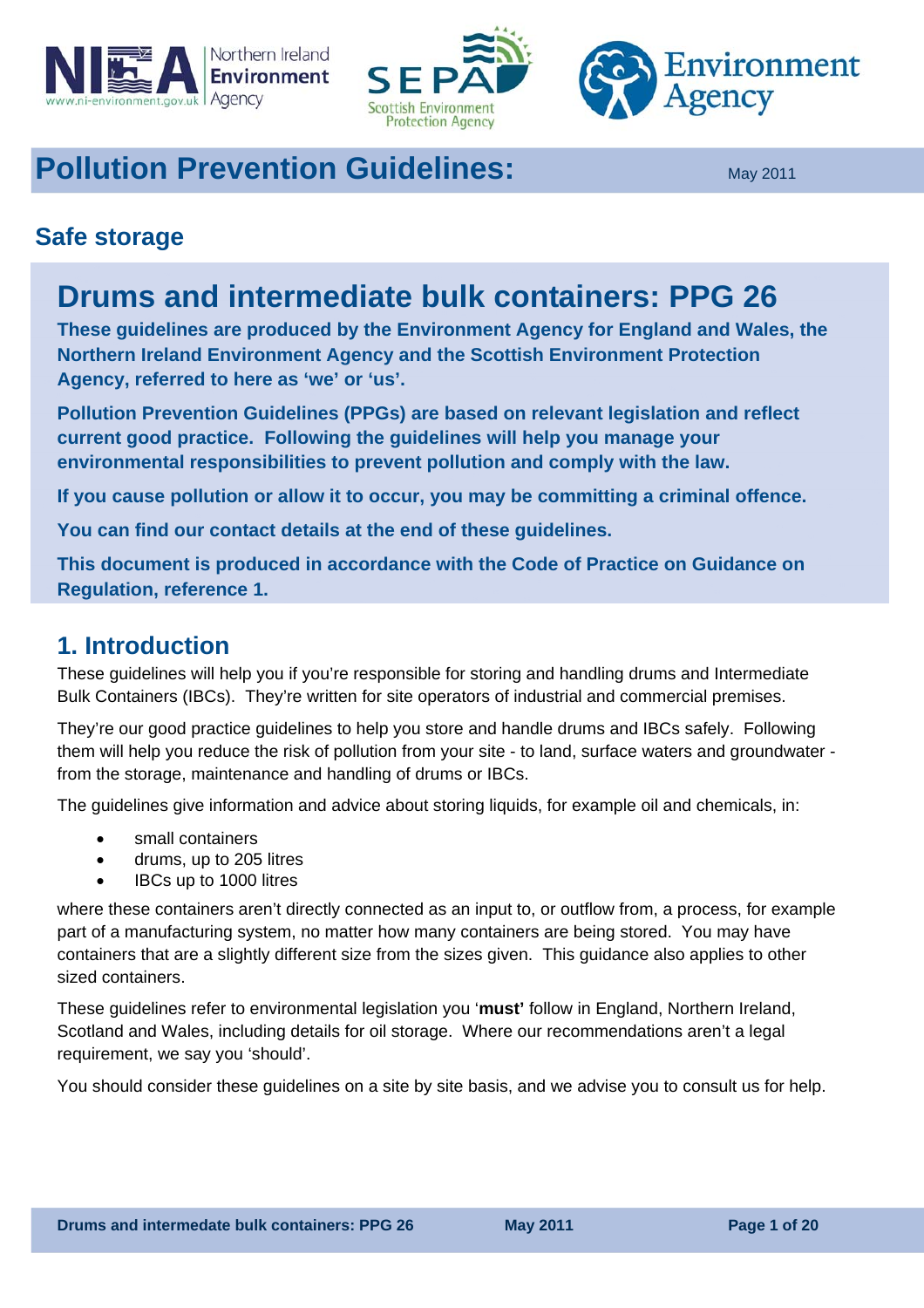The guidance doesn't cover:

- containers above 1000 litres;
- bulk storage in fixed tanks or mobile bowsers;
- underground oil or chemical storage;
- fire prevention and control;
- air quality, although following the guidelines will help to protect air quality;
- dangerous substances stored under Control of Major Accident Hazards (COMAH) Regulations;
- regulations about transporting goods;
- health and safety requirements, for example labelling and confined spaces.

Guidance for these activities is available in references 2, 3, 4 and 5 and from the Health and Safety Executive (HSE), Fire and Rescue Services (FRS) and your local authority.

## **2. Safe drum and IBC storage key points**

You should consider the following points to make sure you store and handle drums and IBCs safely. Each point has further detail in the listed sections.

| Know what you have in<br>store                                                               | Label all your storage with what's stored in it<br>and any hazard it poses.<br>Keep an up to date inventory of the materials<br>you have on your site and what volume.                                                                                                                                                | See section 5,<br>→<br>page 6<br>Completed <sup>[]</sup>  |
|----------------------------------------------------------------------------------------------|-----------------------------------------------------------------------------------------------------------------------------------------------------------------------------------------------------------------------------------------------------------------------------------------------------------------------|-----------------------------------------------------------|
| Safe storage                                                                                 | Make sure your primary containers are fit to<br>do the job.<br>Check the location, capacity, design and<br>construction of your secondary containment<br>system.<br>Take special care if you're storing hazardous<br>substances, flammable liquids or pesticides<br>- you may need to take additional<br>precautions. | See section 6,<br>→<br>page 6<br>Completed <sup>[]</sup>  |
| Delivery and handling<br>of containers                                                       | Label materials delivery and handling areas.<br>Isolate these areas from surface water and<br>groundwater.<br>Supervise all deliveries and material<br>transfers.                                                                                                                                                     | See section 7,<br>→<br>page 13<br>Completed <sup>[]</sup> |
| Primary container and<br>secondary containment<br>inspection and<br>maintenance<br>continued | What to look for when you check your<br>storage.<br>Quick on site jobs.<br>Repair or take out of use.                                                                                                                                                                                                                 | See section 8,<br>page 14<br>Completed <sup>[]</sup>      |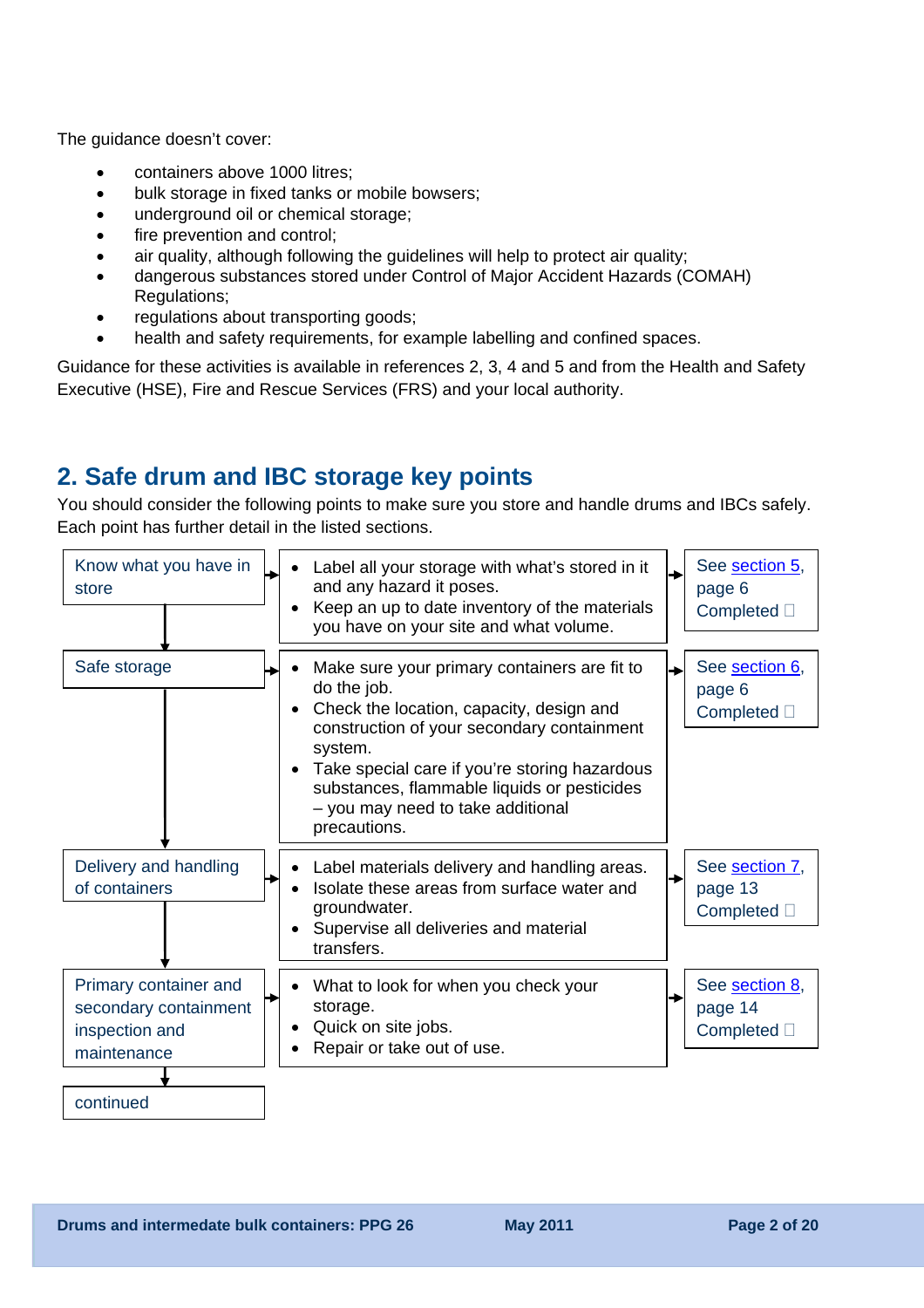

## **3. Background**

Businesses routinely store and move a variety of potentially polluting materials in containers ranging in capacity from a few litres up to drums of 205 litres (45 gallon) and 1000 litre IBCs. You must store these materials in accordance with:

- appropriate legislation;
- HSE requirements;
- any other relevant quidelines such as those issued by the FRS.

### **3.1 What the problems can be**

Containers of oil, chemicals or other potentially polluting materials can pollute surface water and groundwater. Pollution can be caused by spills from:

- incorrect storage and handling of containers;
- accidental leaks;
- vandalism;
- overfilling or failure of storage structures;
- run-off from fires and contaminated firewater;
- incorrect or damaged drainage systems.

These are all potential hazards. There are many substances that aren't harmful to humans but that will cause pollution if they're spilt, for example liquid food and drinks, detergents and paper sludges.

### **3.2 How a spill can escape from your site**

Pollutants can escape into the environment from your site or where a spill happens off site via different routes or pathways:

- through the surface water drainage system:
- direct run-off into a watercourse;
- through the soil or via soakaways, drains or damaged surfaces to groundwater;
- through the foul sewer system, where pollutants:
	- o may be discharged through storm overflows;
	- o could pass through the sewage treatment works;
	- o may reduce the performance of the works so it can't treat sewage properly.

Good management practices can, in most cases, prevent a pollution incident. You need to make sure your staff and contractors use the management practices you have in place. If they understand the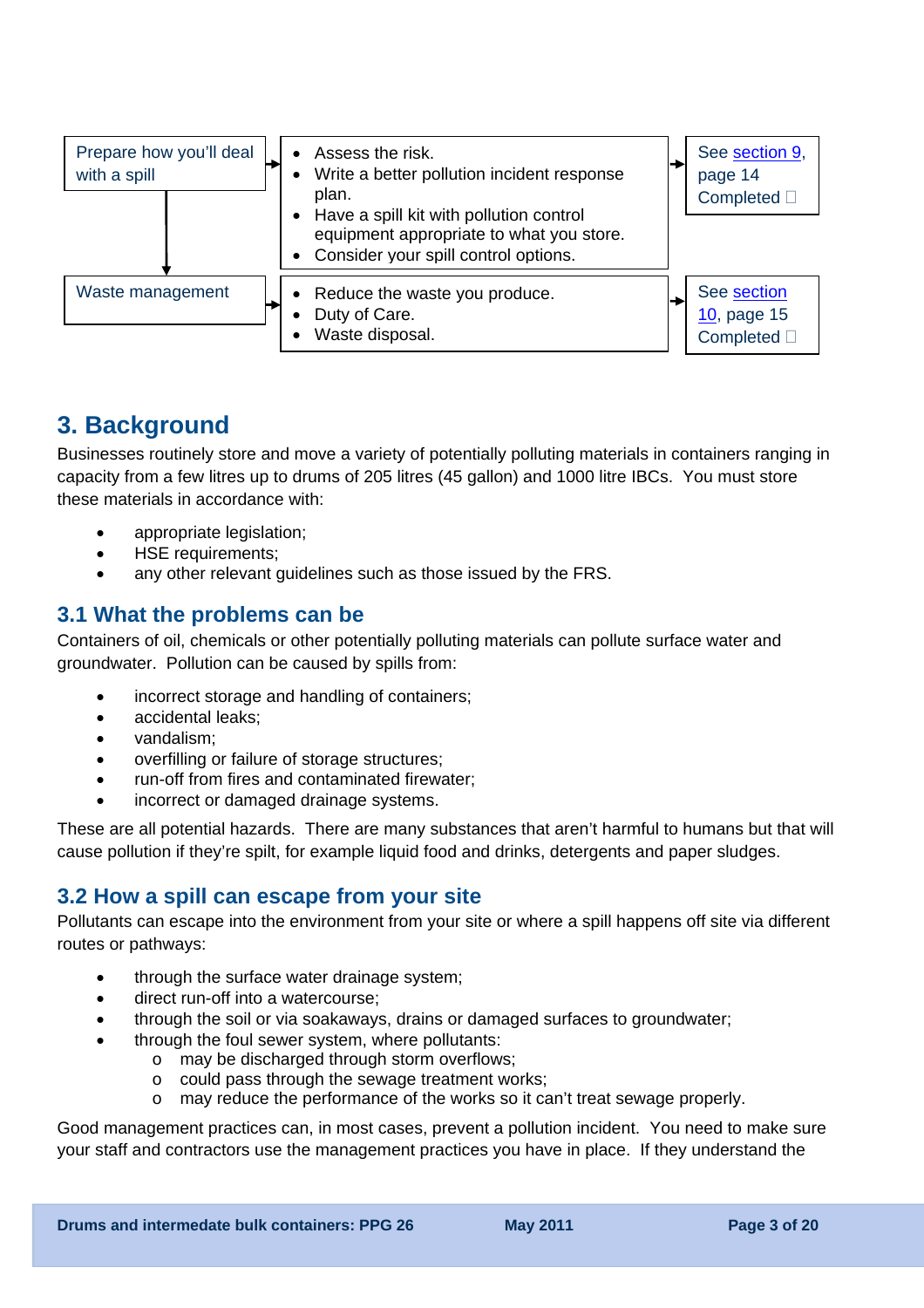potential links between the hazard sources, pathways and receptors and how this can affect your business, they will understand why your processes are important.

## **4. Legal background**

Our responsibility as environmental regulators is to protect and improve the environment. We are responsible for enforcing environmental legislation and can take legal action to ensure you comply.

You must check which legal requirements apply to your activities under relevant environmental legislation. The government on-line business advice and support service, see useful websites, can help you identify which regulations apply to your type of business or activities.

Regulations for which we are responsible include:

In England, oil storage is regulated by the Control of Pollution (Oil Storage) (England) Regulations 2001, (OSR England). Oils covered by these regulations include petrol, diesel, vegetable, synthetic and mineral oils. The regulations apply to most industrial, commercial and institutional sites storing oil outside in containers over 200 litres, including drums and IBCs and to domestic premises storing more than 3500 litres.

In Northern Ireland, oil storage is regulated by the Control of Pollution (Oil Storage) Regulations (Northern Ireland) 2010, (OSR NI). This includes petrol, diesel, vegetable, synthetic and mineral oils. The regulations apply to industrial, commercial and institutional sites storing oil in containers over 200 litres, including drums and IBCs, and to domestic premises storing 3500 litres and over. They came into effect on 20 March 2011 and their implementation is being phased in. You should check with the NIEA to find when your oil storage must comply.

In Scotland, oil storage is regulated by the Water Environment (Oil Storage) (Scotland) Regulations 2006, (OSR Scotland). These regulations apply to any kind of oil including petrol, diesel, mineral oil, heating oil, lubricating oil, agricultural fuel oil, waste oil, and vegetable and plant oil. They don't include uncut bitumen. The regulations apply to the storage of any volume of oil at industrial, commercial and institutional premises, including farms. They don't apply to private dwellings storing oil in a container with a capacity of 2,500 litres of oil or less. There are more prescriptive requirements applying to premises storing over 200 litres of oil.

We've highlighted text indicating areas that must be complied with under these oil storage regulations. Where the highlighted term 'must' is used, this refers to the legal requirement in relation to storing oil under the OSR England, OSR NI or OSR Scotland where they apply (see References 6 and 7 and useful websites).

Even if your drum and IBC storage isn't covered by these or other Regulations, following these guidelines is good practice and will minimise the risk of pollution from your site. In some sensitive locations we may ask for, and are able to enforce, more stringent environment protection measures than are described in these Regulations.

Similar regulations for oil storage may follow in Wales. You can contact us for more advice.

A range of Oil Care Campaign literature and stickers, covering the complete life cycle of oil, are also available from us, see useful websites for details.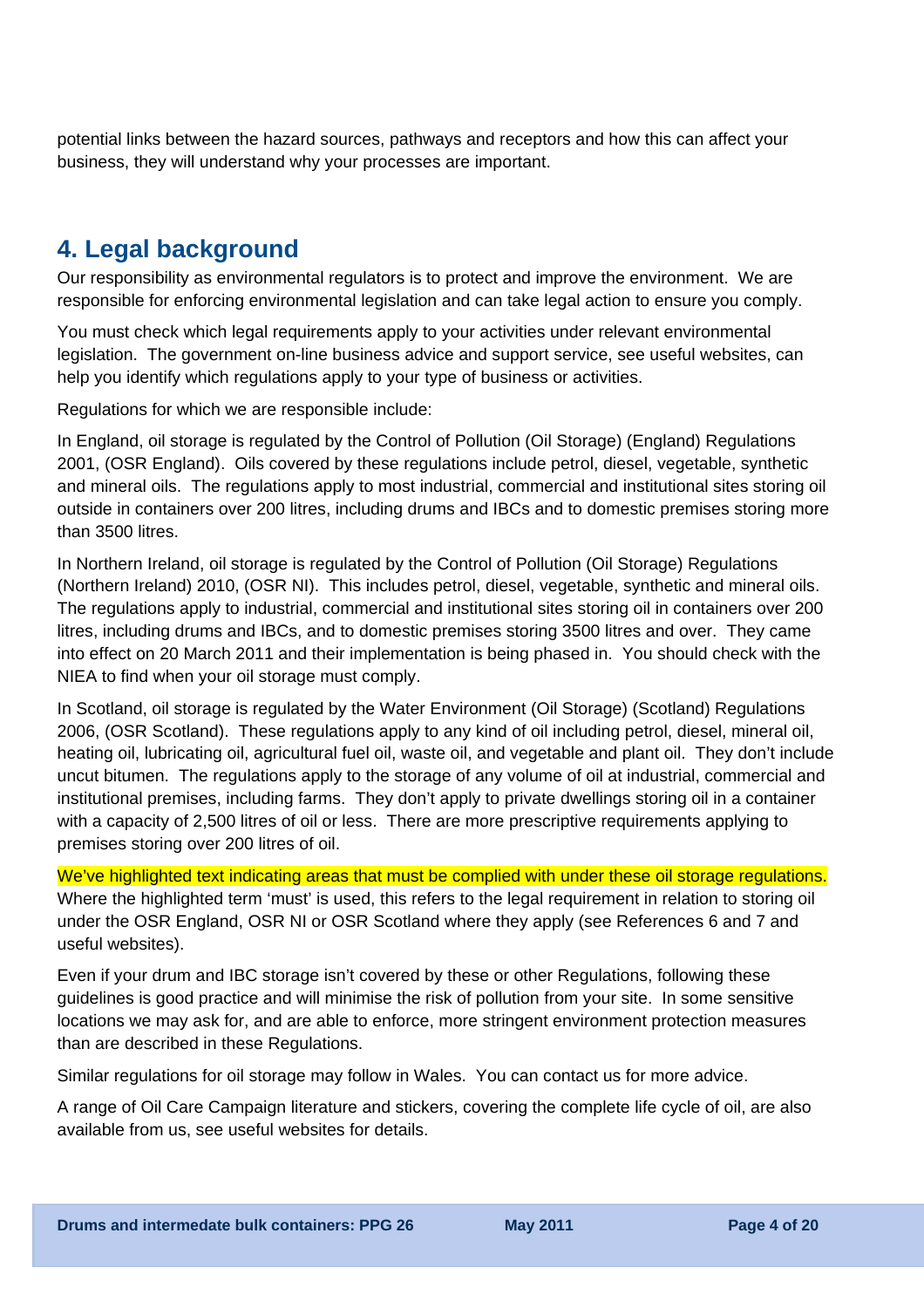The [Environmental Damage Regulations or Environmental Liability Regulations](#page-16-0), depending on where you are in the UK (see reference 8), require people who operate an 'economic' activity to prevent or limit the environmental damage they cause. This includes:

- private businesses
- farming
- manufacturing businesses
- construction and demolition businesses
- waste management businesses
- forestry operations
- public sector schools, hospitals and government departments or agencies
- charitable and voluntary organisations.

These Regulations require polluters to prevent serious environmental damage from their activities or to take action to remedy it. Environmental damage includes:

- serious damage to surface water or groundwater;
- contamination of land where there is a significant risk to human health;
- serious damage to EU protected species or natural habitats, or damage to Sites of Special Scientific Interest (SSSIs) in England and Wales or Areas of Special Scientific Interest (ASSIs) in Northern Ireland.

They follow the 'polluter pays' principle. If there's a risk of damage from your business activities, you must do your best to prevent the damage occurring.

In England and Wales, the Environmental Permitting Regulations, reference 9, define when you must have a permit or register an exemption before you make any discharge to the water environment, surface water or groundwater. If you make a discharge without a permit, or that doesn't meet the conditions of your permit, you are committing an offence. We don't automatically grant a permit and in environmentally sensitive areas may refuse to grant a permit to protect the environment.

In Northern Ireland, the Water (NI) Order 1999 means you need a consent for discharge from NIEA before you make any discharges into the water environment, surface water or groundwater. If you make a discharge without a consent, or that doesn't meet the conditions of your consent, you are committing an offence. Pollution Prevention and Control Legislation regulates certain types of businesses. If your business carries out an activity regulated by the PPC legislation, you will need a PPC Permit from the NIEA.

In Scotland, discharges to the water environment (surface waters and groundwater) are regulated through the Water Environment (Controlled Activities) (Scotland) Regulations (CAR) and you will need an authorisation from us; see Water Regulation pages in useful websites. If you have a Pollution Prevention and Control (PPC) Permit, see useful websites, it will contain conditions covering any discharges to the water environment that will meet requirements of CAR. If you make a discharge without authorisation, or that doesn't meet the conditions of your authorisation, you are committing an offence.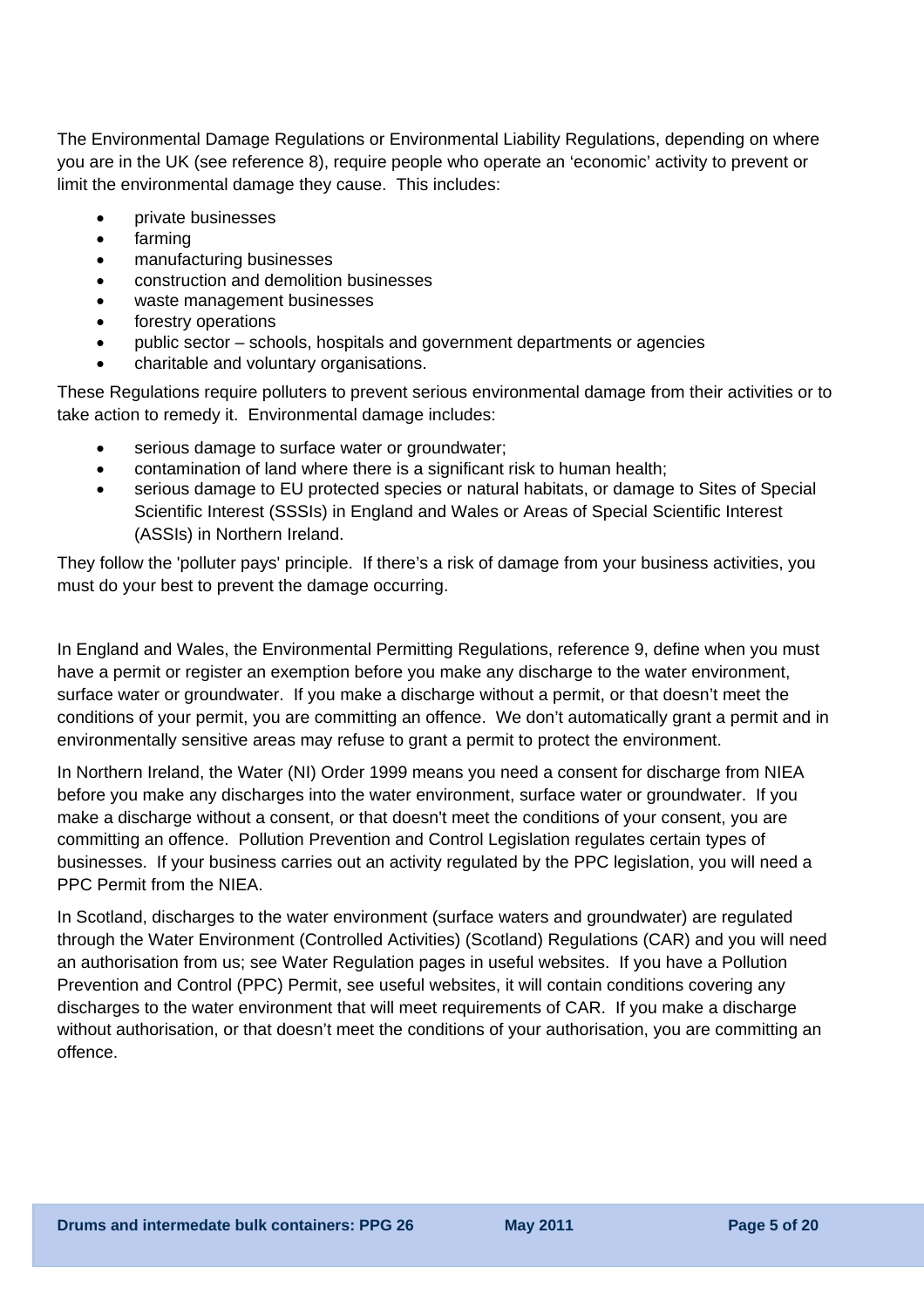## **5. Storage basics**

To control the pollution risk from your site you need to know what and how much you're storing and be able to identify it quickly. You should only store materials that you are allowed to.

We recommend you:

- clearly label individual containers with details of what they contain and any hazard they pose;
- label storage areas with details of what can be stored in them;
- fit warning signs, for example appropriate hazardous substances symbols (pictograms), at access points to dedicated stores;
- store different materials separately so they can't mix if there's a leak (it's easier to deal with a spill of just one material than a mixture); this may be a legal requirement for some substances – see information from the HSE;
- only keep the minimum working quantity of materials on site:
- protect storage from extremes in weather whenever possible, for example sunlight, frost;
- keep storage areas away, or isolated, from on site drainage, surface waters and groundwater and vehicle routes.

Make sure your product inventory is kept up-to-date and contains detailed information including, product types, trade names, UN numbers, Control of Substances Hazardous to Health (COSHH) Regulations data, volumes, and location on site or within the store.

There may be other legal requirements for your storage, for example health and safety requirements. It's your responsibility to find out what applies to your storage and make sure you comply.

Other sections of this guidance cover storage, primary and secondary containment, special storage requirements, delivery and maintenance procedures and how to deal with a spill.

## **6. Safe storage**

### **6.1. Primary container**

Make sure your [primary storage containers](#page-16-0) have sufficient strength and structural integrity so they don't leak or burst in normal circumstances. For example, rusty or dented containers are unlikely to be fit for use. Containers with a packaging certificate and marked with United Nations (UN) inspection would normally be considered structurally sound as they are inspected and tested at regular intervals. But they should still be examined before use in case they have been damaged since their last inspection.

Repair or remove any damaged or unsuitable containers as soon as they are identified. Store hazardous substances according to relevant legislation (see Section 4).

Unless legal requirements say otherwise, you should store primary containers inside a building, under cover or protected from the elements by another method. Steel drums stored outside in a vertical position are at risk of rusting from rainwater, while plastic containers can deteriorate over time and become brittle.

We recommend that you don't store drums directly on top of one another because this greatly increases the risk of drums splitting under pressure or falling over.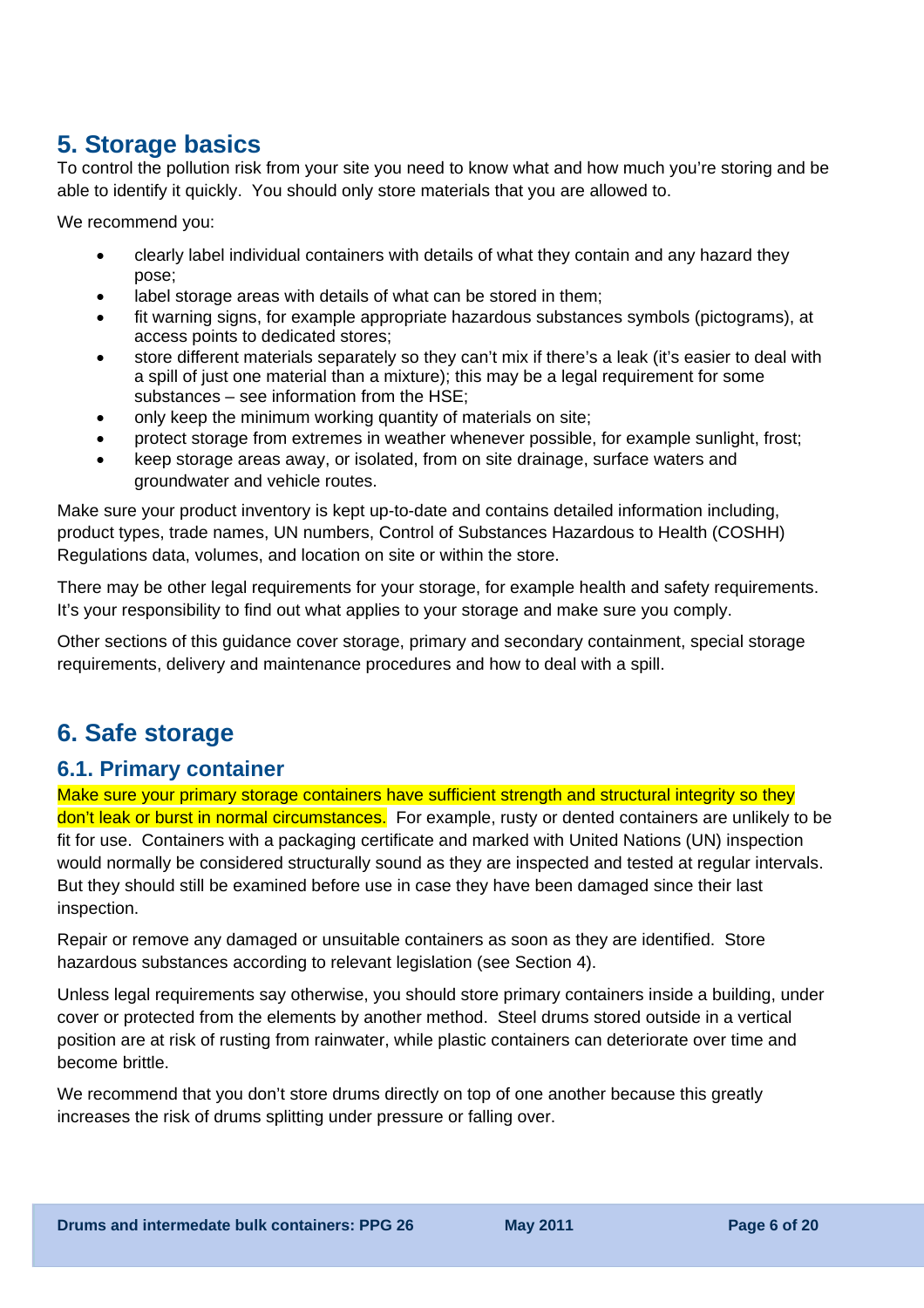If you're reusing containers, it's your responsibility to make sure what it's made from is suitable for the product you're planning to put into it and has a life expectancy suitable for your needs. You should also make sure that any residues from the previous contents are unlikely to contaminate or react with the new contents. See section 10 for information about how you can dispose of any residues legally and safely.

#### **6.2. Secondary containment systems**

It's good practice to store all drums or IBCs on, or in, an impermeable secondary containment system.

[Secondary containment systems](#page-0-0) are designed to catch leaks or spills from the primary container while it's in use. Make sure all your drums and IBCs are stored on, or in, a suitable secondary containment system; this will significantly reduce the risk of a spill causing pollution. It will also allow the controlled recovery or treatment of any spilled material, and may stop burning liquids from spreading. The secondary containment should not have any drainage.

Containment methods include a bund (which can be around, or incorporated into, a storage facility), a drip tray, kerbs and any other system that will prevent a spilled product escaping. The system you choose will depend on:

- how close your site is to environmentally sensitive areas;
- existing on-site facilities;
- your operational needs;
- the quantities and nature of materials you store;
- their location within the site;
- relevant legislation.

#### The most common secondary containment options include:

#### Drip Tray

- A simple tray placed under storage containers to collect minor leaks and spills.
- Suitable for use with a single drum or a few small containers.
- Ideal for small containers or drums in storage or at their point of use.
- If you store oil on a drip tray in drums, the tray must be able to contain at least 25% of the total drum volume.

#### Dispensing sump trolley

- Proprietary system used for transporting and then dispensing a single drum or small container.
- Not suitable for use with IBCs due to their weight when full.
- Good where products need to be stored next to their point of use. Fully bunded when in horizontal position.

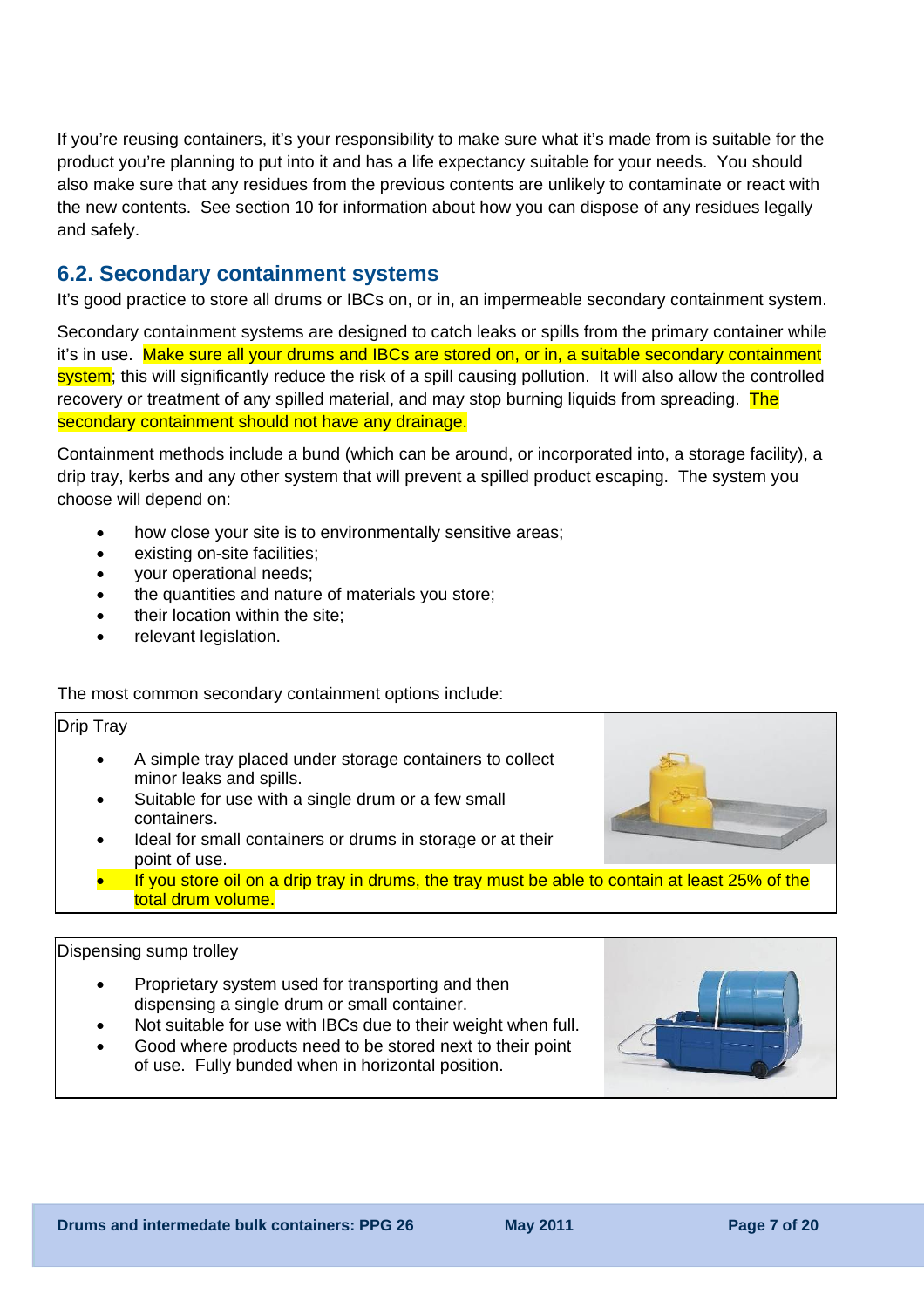#### **Drums and intermedate bulk containers: PPG 26 May 2011 May 2011 Page 8 of 20 and 20**

#### Sump pallets

- Pallets to hold containers with a sump to contain spills.
- Suitable for use with small containers, two, four or eight drums, or up to four IBCs.
- Containers are kept off the ground and containment is provided.

#### Bunded dispensing station

- Designed to allow drums or IBCs to be stored safely and collect any drips or spills while they're in use.
- Still providing secondary containment volume but with extra space to allow small containers to be filled over the secondary containment.

#### **Decking**

- Decking units allow containers, of any size, to stand off the ground on a grid while providing containment underneath.
- Proprietary units can be added to cover the floor area required, either in the area of use or in a dedicated store.

#### Drum racking, indoor storage

- Racks specifically for storing drums, either vertically or horizontally. They may have facilities that allow you to dispense from the drums.
- They are stored off the ground with integral bunding or can be used in dedicated stores.
- Drums stored horizontally would ideally be turned so both outlets are horizontal with each other (i.e. at 3 and 9 o'clock) this means not all the product will be lost if there's a leak.

#### Racking, external storage

- Similar to drum racking but designed for use outside.
- Manufactured with a roof and doors to keep rainwater off the drums or IBCs and the integrated sump.
- Drums stored horizontally should be turned as above.
- You need to consider the security of the area to reduce the risk of vandalism.







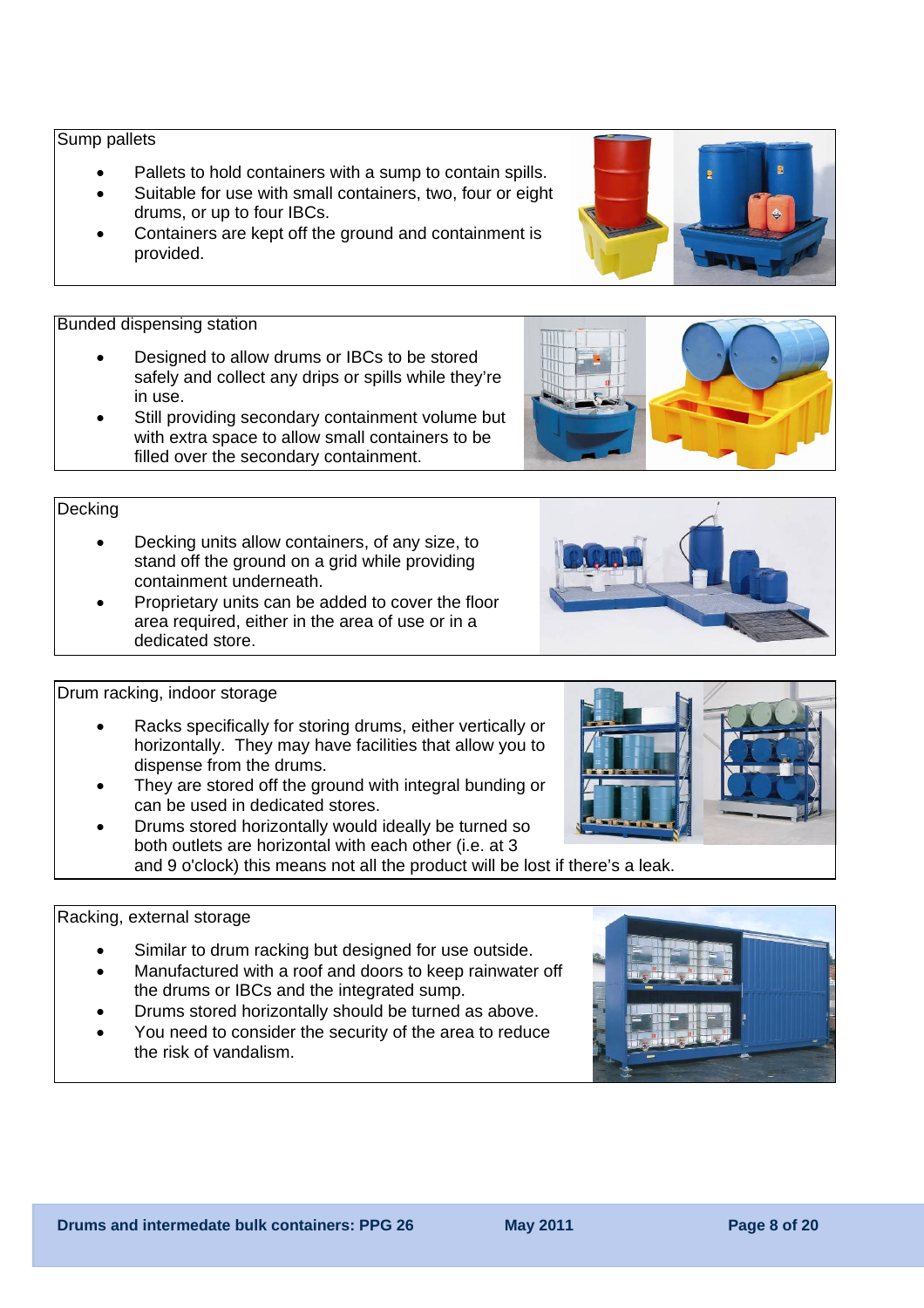Dedicated internal store

- Purpose-built or adapted store room/area.
- Can be built to be suitable for any size container or a mix of containers.
- Ideal where substantial storage capacity is required.
- Containment can be provided using stepped or ramped access, kerbing, bund walls, sloping floors or use of a proprietary system.

#### Dedicated external store

- Purpose-built, or adapted, external storage area, for any storage container, incorporating containment design features, for example ramped access.
- Useful for storing large quantities of materials, particularly where ventilation is important.
	- Containment provided as above. In addition, containers should be protected from the elements by roofing (which will also prevent rainwater accumulating) and be stored off the ground. Consider the need for fencing for security and to prevent containers being ejected in the case of fire.

For all the secondary containment options above, different manufacturers or suppliers may provide options that are manufactured from other materials, look different and have additional features from the examples shown. We don't endorse any of the products shown here.

#### **6.2.1. Where's the best place to put your secondary containment and storage?**

You should carefully consider where you put the store of each material you have on site.

The best option, unless health and safety would be compromised, is to store your drums and IBCs indoors. This reduces the risk of vandalism. It prevents the build up of rainwater in the containment which could become contaminated by any drips, leaks or spills and also reduces risks from extremes of temperature that can affect the integrity of the storage containers.

We recommend that you don't have storage areas or containers within 10 metres of surface water or 50 metres of a borehole, well or spring.

You should also consider how close your storage areas are to other environmental features and hazards including:

- surface water drains:
- sensitive groundwater areas, for example Source Protection Zones in England and Wales;
- flood plains, including high tidal water levels;
- designated vehicle movement areas;
- ignition sources:
- people who could be affected by odours, fire or spills, for example schools and houses;
- other storage areas that contain materials that would react with those in this storage area.

You can check if there are sensitive groundwater areas, Source Protection Zones or flood plains near your site on our websites or by contacting us. See reference 10 for guidance about storing materials in sensitive groundwater areas.

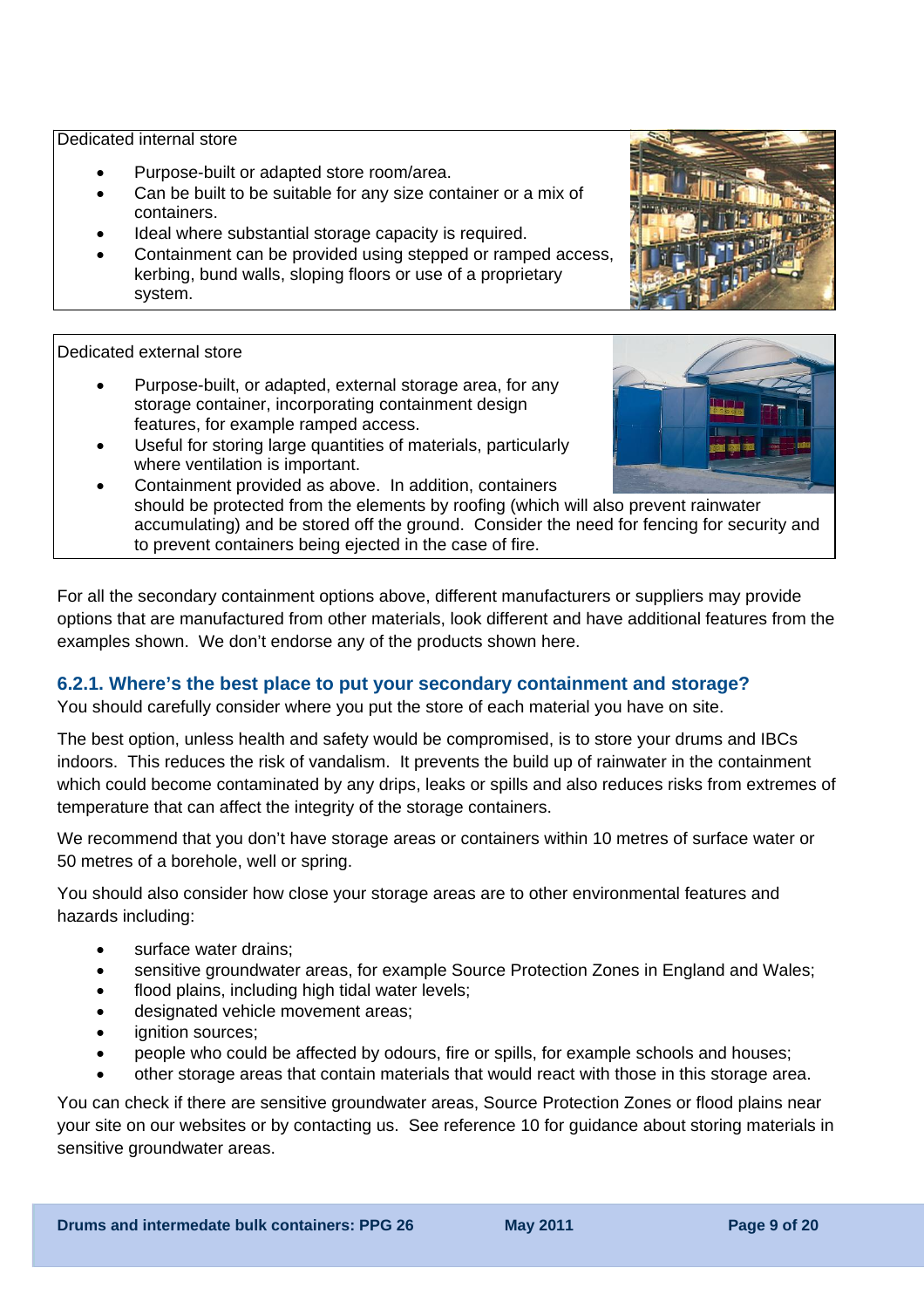If you're planning to store any materials close to these areas you may need more protection than the minimum levels of secondary containment described in this PPG, for example bollards to protect storage areas from vehicle traffic. You may also need to protect your storage and secondary containment from rising flood waters. If you're in any doubt about the type of secondary containment you need, or where it can be placed, ask us for advice.

#### **6.2.2. How big does your secondary containment need to be?**

The amount of liquid your secondary containment facilities can hold should take account of the maximum volume of product you may be storing at any one time. If you have a fixed fire-fighting system you will need additional capacity for the quantity of fire-fighting media likely to be used.

| <b>Container type</b> | Minimum secondary containment volume                                                                                                                                                                                                                                                                                                                                            |
|-----------------------|---------------------------------------------------------------------------------------------------------------------------------------------------------------------------------------------------------------------------------------------------------------------------------------------------------------------------------------------------------------------------------|
| Single drum           | Secondary containment for drum storage can be provided by a drip tray with at<br>least 25% of the volume of the drum.<br>In Scotland, if you don't use a drip tray as secondary containment, you must<br>have secondary containment with a minimum of 110% of the container volume.                                                                                             |
| <b>Multiple drums</b> | Secondary containment for drum storage can be provided by a drip tray with at<br>least 25% of the total drum storage.<br>In Scotland, if you don't use a drip tray as secondary containment, you must<br>have secondary containment with a minimum of either 25% of the total volume<br>of the containers or 110% of the largest container, whichever is the greater<br>volume. |
| <b>Single IBC</b>     | You can't use a drip tray with only 25% storage capacity if you're storing oils in<br>an IBC.<br>Secondary containment with at least 110% of the container volume.                                                                                                                                                                                                              |
| <b>Multiple IBCs</b>  | Secondary containment with a minimum of either 25% of the total volume of<br>the containers or 110% of the largest container, whichever is the greater<br>volume.                                                                                                                                                                                                               |

Where containers are stored inside a building, we recommend (and it may be required by law in the case of agrochemicals such as pesticides, see section 6.3.3) that containment facilities should be proportionate to the risk. The risk may be substantial; for example, in the case of agricultural stores, you should have capacity between 110% and 185% of the maximum storage capacity.

With large external stores, 25% containment capacity may result in low containment walls, which are quickly overwhelmed by rainfall or fire-fighting agents. We recommend an additional 100 mm height on the walls to account for this.

#### **6.2.3. What should secondary containment systems be made from?**

You can use secondary containment systems that are prefabricated from steel, plastic or fibre glass or you can build an in-situ concrete or masonry bund with suitable lining to make sure it's impermeable, kerbs, ramps or sloped floors. We have no preference for the type of system you use as long as it's able to contain the liquids you store and is suitable for your site and needs. All containment system walls and floors must be impermeable and resistant to attack from the materials stored. There are secondary containment systems available that are more suitable for short term storage or emergency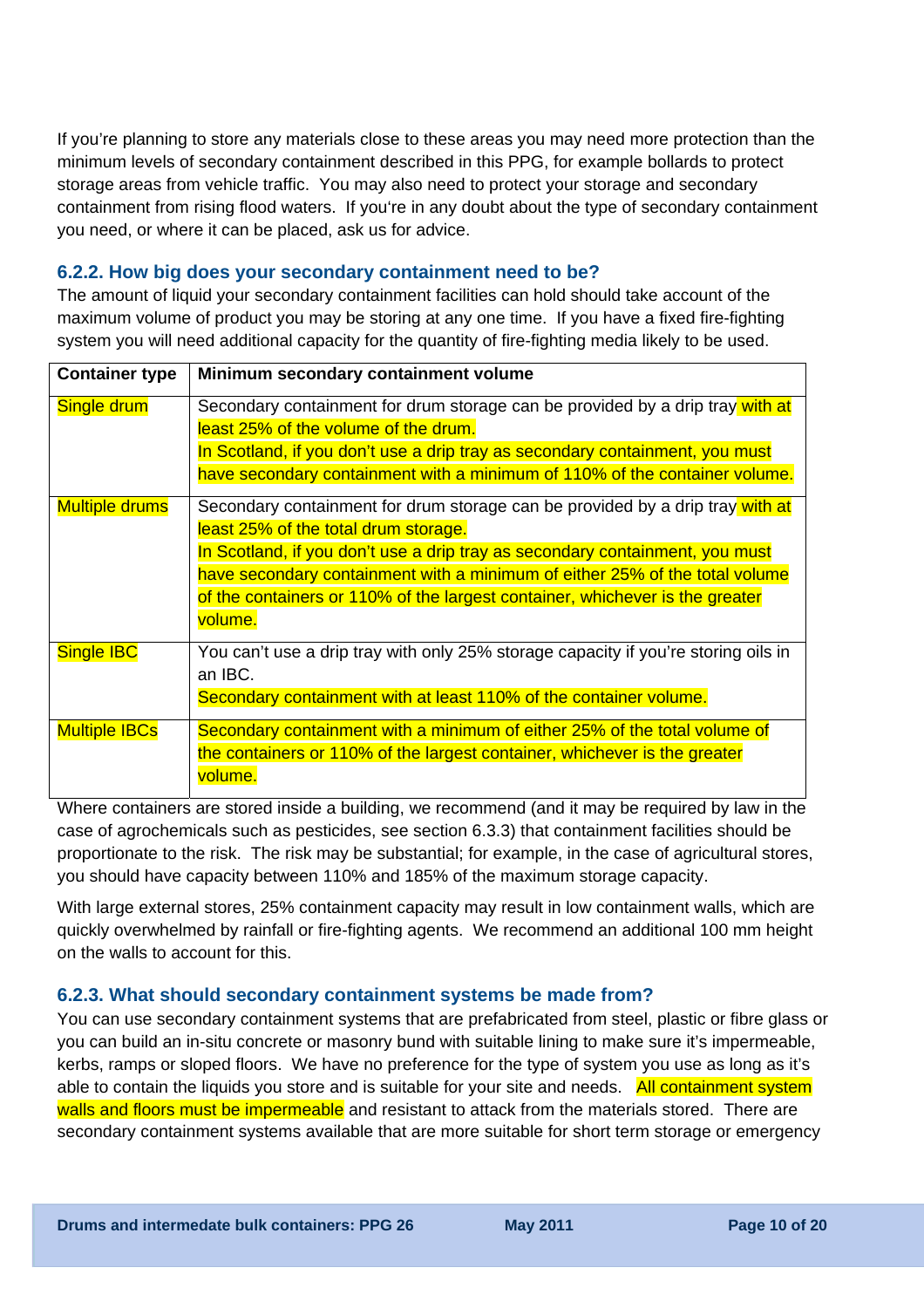containment, for example some PVC containers with rigid supports. There can be no drainage outlet from your secondary containment.

Masonry and some constructed concrete structures aren't impermeable unless they're treated with a product designed to resist the materials you plan to store; they shouldn't have a damp-proof course. Floor joints should be avoided but, where they're required for constructional purposes, take great care that the joint sealing results in a complete and lasting liquid-proof seal and is resistant to heat, for example during a fire. Sealants must be able to withstand attack from any material likely to be stored.

A sloping floor together with a sump cast in the base slab will ease the recovery of spilled product and any accumulated rainwater. Ensure that gradients are within the safe working limits recommended by the manufacturer for any forklift trucks used.

#### **6.2.4. What else do you need to think about?**

The secondary containment system you choose has to work for you and your processes. When you're designing your storage – be it a prefabricated system, purpose-built or adapted facility - you should take account of other aspects.

Containment:

- site environmental sensitivity, including underlying groundwater;
- nature of the product, e.g. toxicity, persistence;
- impermeability and resistance to attack from materials stored;
- fixed fire-fighting systems and fire water containment;
- fire resistance, including the effects of fire on the containment system;
- effect of extremes in weather, freezing or high temperatures.

Safety:

- signage;
- ventilation at high and low level (above secondary containment);
- manual handling;
- the need to segregate products, especially if they are incompatible and would react if mixed.

Fire prevention and control:

- separation from ignition sources, process areas, occupied buildings and site boundaries;
- distance between stores, to stop fire spreading, consult your local FRS for advice;
- fire detection systems;
- water supply for fire fighting:
- access for fire fighting vehicles and personnel:
- discuss fire fighting options with your local FRS.

Security:

• protection from vandalism, unauthorised use and arson.

You should also consider all relevant legislation, see section 4.

Services such as electricity supply should be carried over the secondary containment system rather than penetrating it. Mains water supply (except water-based fixed fire-fighting systems and safety shower/eye wash stations) shouldn't enter the containment area of the store. Make sure there isn't a drainage discharge from the secondary containment.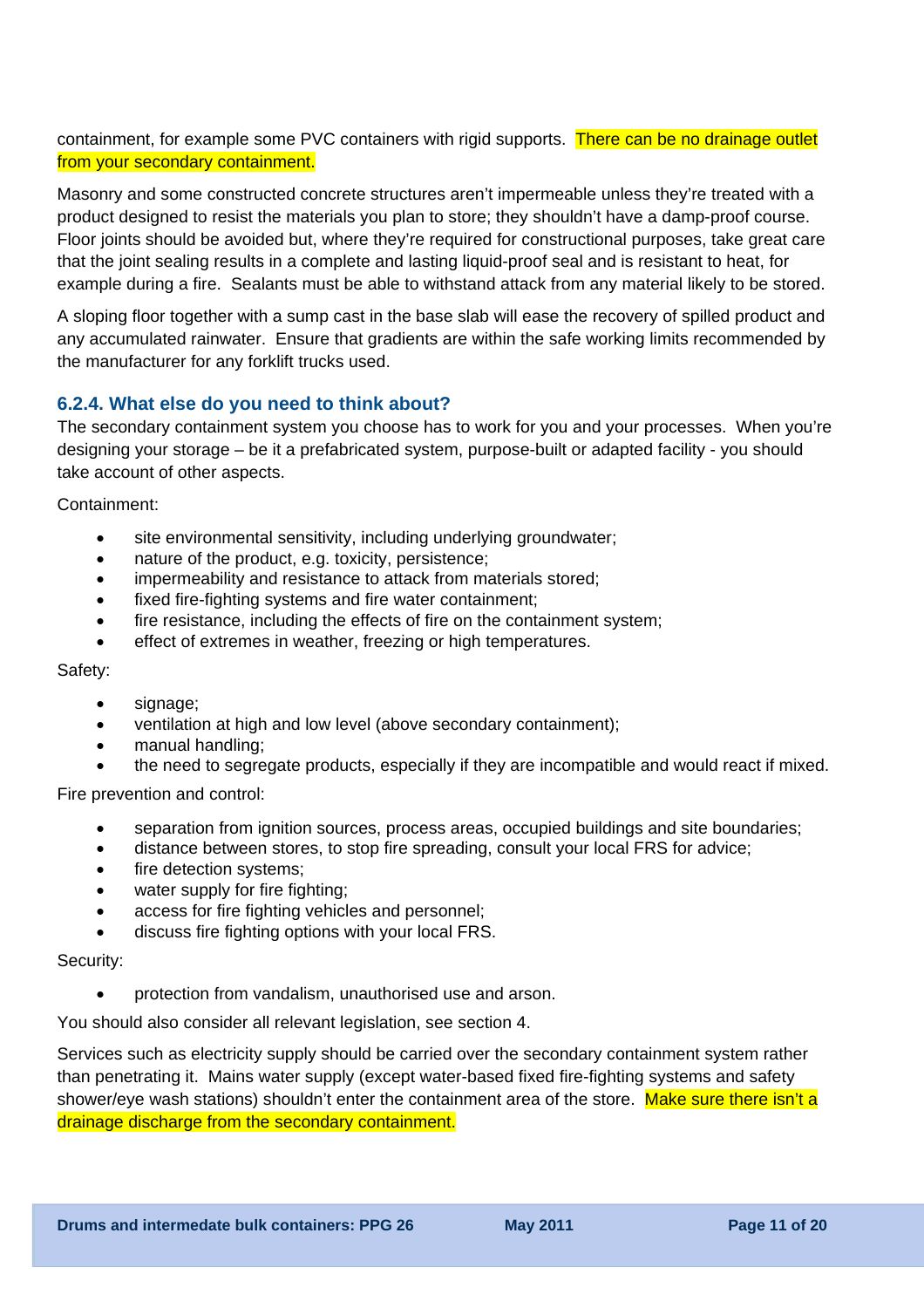External walls next to any racked storage should be strong enough to withstand the force of the rack, or its contents, falling against them. In clad buildings where racking extends above any containment system, provision should be made to prevent a high level leak running down between the cladding and the containment wall. Containers shouldn't be stored at such a height or so close to the walls that they might fall outside the containment system or that liquid 'jetting' from a leak would reach over the wall.

### **6.3 Special storage requirements**

If the quantity of hazardous substances you store exceeds the thresholds set in the Control of Major Accident Hazards (COMAH) Regulations, the requirements of those regulations will supersede this guidance. These and HSE guidance give information on the separation distances to minimise risk from fire and reactions.

Otherwise, in some circumstances, because of the risks associated with particular materials, you may need additional pollution prevention measures such as:

#### **6.3.1. substances hazardous to health**

When drums and IBCs are being handled, particularly during dispensing, there's the potential for minor leaks, emissions or spills. Under the Control of Substances Hazardous to Heath (COSHH) Regulations, employers are required to carry out a suitable and sufficient assessment of the risks to their employees' health and the steps needed to reduce any identified risk. The HSE website gives information on COSHH and other health and safety requirements.

#### **6.3.2. flammable liquids**

The HSE define flammable liquids, in the Classification Labelling and Packaging Regulations, as liquid with a flashpoint of 60°C or below. If you store and use flammable liquids (including highly flammable liquids and petroleum products) you must comply with health and safety legislation. The HSE guidance in reference 11 details the relevant legislation and advises on the safe storage of flammable liquids. Additional guidance on the safe use, handling and dispensing of flammable liquids is also available, reference 12.

#### **6.3.3. pesticides**

You must store pesticides in accordance with the Food and Environment Protection Act 1985 (FEPA) and the Control of Pesticide Regulations 1986 (COPR) as amended. You can only have or store pesticides that have been approved for use in the UK and for which the approval is still valid. If you store more than 200 litres (200 kg) of pesticides for sale or supply, you must follow the statutory guidance in the 'Yellow code of practice', reference 13, and have the necessary store keeper training and certification. The store and its management arrangements must be supervised by someone holding a certificate of competence and it must be inspected annually, as a minimum, by an independent expert. A store registration scheme is operated by BASIS (Registration) Limited. See useful websites.

New regulations to implement the Sustainable Use Directive are expected to be introduced during 2011. These may change pesticide storage, sale or supply, use, application and training or certification requirements. Check the government on-line support and advice service to see what will apply to your pesticide storage.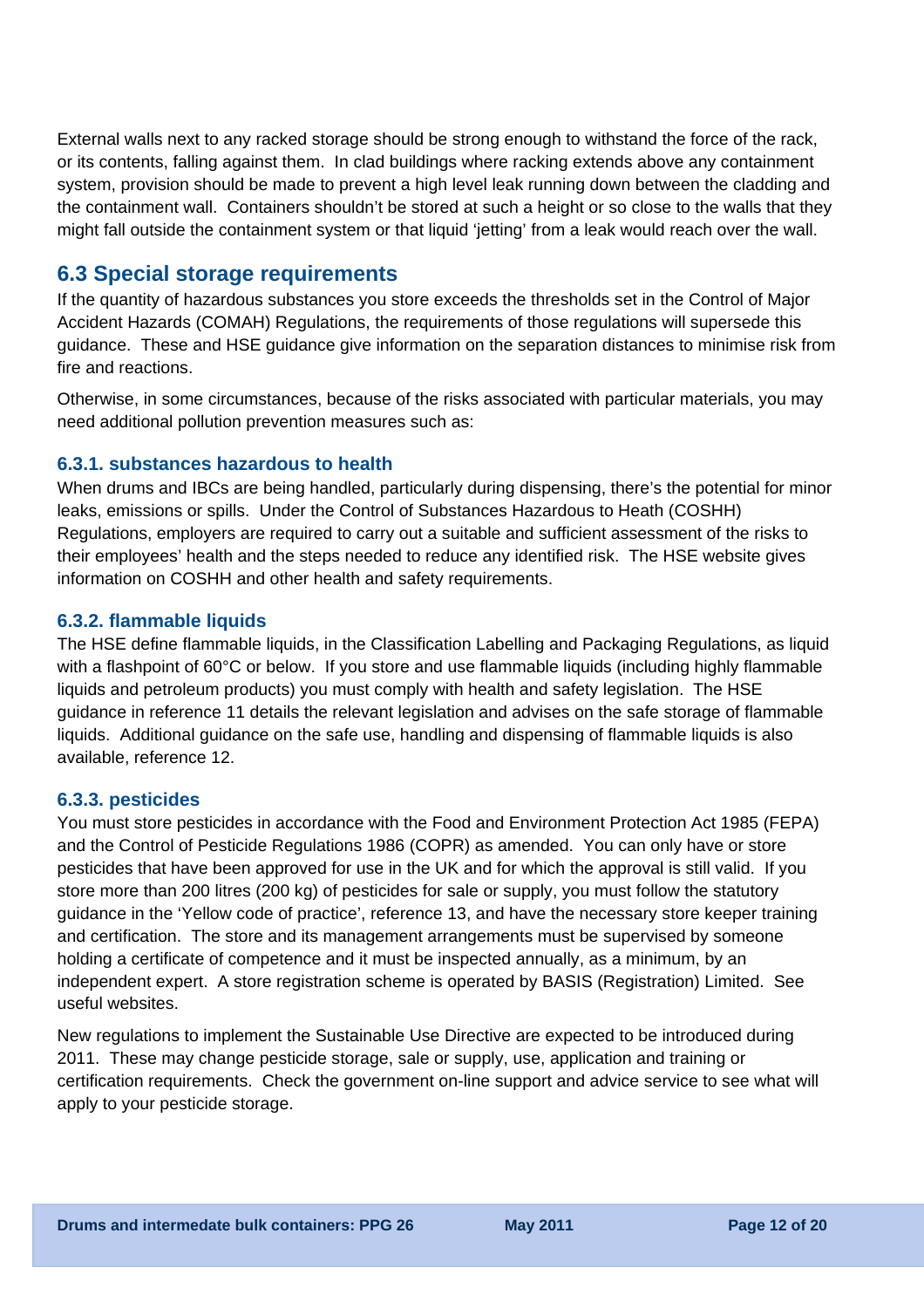If you're storing pesticides for professional uses, for example farming, horticulture, forestry and amenity area use, industrial land and sports grounds, you must follow the statutory guidance in the codes of practice for plant protection products, references 13 and 14.

Further guidance on pesticide storage is available (Reference 15).

#### **6.3.4. timber treatment chemicals**

Timber treatment compounds are also pesticides and are subject to FEPA and COPR requirements as above. See Reference 16 for sector-specific guidance.

#### **6.3.5. solvent storage**

Make sure that any organic, and particularly chlorinated, solvents are stored safely. Even a small spill of these materials can seriously pollute groundwater making it unusable for drinking water supply and toxic to aquatic life. Groundwater is an important source of public and private drinking water which, once contaminated, is very difficult and expensive to clean up.

You should store all solvents according to the guidelines in reference 10, making sure you have appropriate secondary containment and regularly check your storage for needed maintenance and leaks.

#### **6.3.6. oil storage**

If you're storing oil in drums or IBCs, you must comply with the legal requirements highlighted in yellow throughout this guidance note. More information is available in references 6 and 7 and useful websites.

## **7. Delivery and handling**

Many pollution incidents involving drums and IBCs happen during the delivery and handling of containers, for example forklift damage or spills.

You should designate and clearly mark delivery, handling and transfer or decanting areas. Make sure the area is impermeable and isolated from the surface water drainage system, possibly with the use of ramps, sumps or drainage shut-off valves, to minimise the risk of your storage causing pollution if an accident happens. If you're unable to isolate the area from surface water drains, consider placing reusable drain covers over the drains during every delivery to prevent pollution if there is an accident. Think about putting a roof or canopy over the area to simplify the management of surface water in these areas.

Make sure everyone knows the correct procedures for these activities. Make someone responsible for supervising all deliveries and transfer processes. They should know how to safely use the pollution control contents of spill kits appropriate to the materials you store, see section 9.

Only allow forklift trucks to be used by trained operators and supervise deliveries (loading and unloading). Any damaged containers or spills should be reported immediately for action (see Sections 8 and 9). Use drum carriers, drum taps, funnels and containers with lids to minimise the risk of spillage during handling and transfer.

If you decant materials from or between drums or IBCs you should make sure this is only done in a designated area, as above, and by people who know your specified management procedures. You should only use taps attached to the containers or a specialist pump system. Unless you are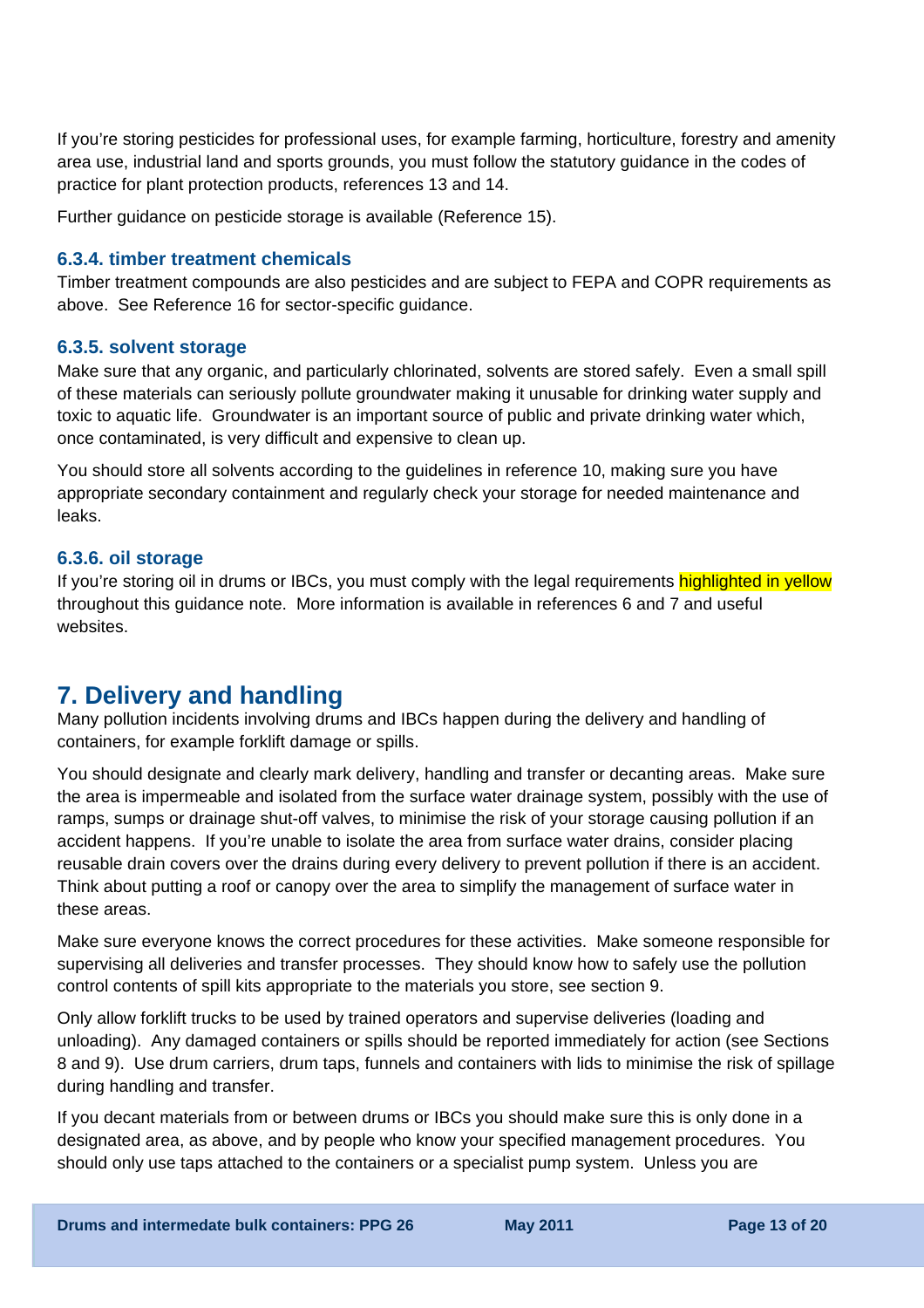decanting into a container with a wide neck, use a funnel to reduce the chance of material spilling. The funnel should be stored within the secondary containment, or in a secure area, when it's not in use so drips can't cause pollution. Make sure all taps are closed after the transfer of materials is completed and that there are no leaks from valves or seals.

### **8. Inspection and maintenance**

Drums and IBCs will last longer if they're protected from direct sunlight and rainfall, both of which can degrade the primary container and secondary containment.

Primary containers and secondary containment facilities should be inspected regularly, and checked at least weekly, unless the material you're storing means you need to inspect it more frequently, to make sure that:

- they aren't damaged or leaking, for example no corrosion, deformities, cracks or stains from the material stored;
- rainwater that has collected in the bund or drip tray is removed;
- the bund or drip tray is clean and clear of product and debris;
- product label signs and hazard information are undamaged;
- maximum storage volumes and stack heights haven't been exceeded and products are stored in the correct area;
- all taps not in use are closed and any pipework attached to the container is completely inside the secondary containment.

In extremes of weather conditions, for example prolonged hot weather, heavy rainfall or freezing temperatures, you may need to make inspections more frequently.

If any rainwater, or other liquids, have collected in the secondary containment, this can indicate that the secondary containment is undamaged. But collected liquid will reduce the secondary containment capacity and should be pumped or bailed out in a controlled way and, if contaminated, should be legally disposed of, see section 10.

Any structural or other defects should be repaired promptly using the appropriate technique to ensure the container or containment system retains its integrity. If the problem can't be repaired, the container or containment system should be taken out of use immediately.

Keep a record of inspections, cleaning and maintenance.

## **9. Dealing with spills**

We recommend you assess the risk of spills from your storage so you can put management systems in place to prevent them. Safe secure storage, careful deliveries/transfers and training, on site and for drivers, are essential for pollution control. We have guidance to help you assess the risk at your site (reference 4) and to help you decide what actions to take if you do have a spill (reference 17).

You should produce a detailed site drainage plan to help if you ever have a spill or fire. This can be part of your site's pollution incident response plan; reference 18 gives guidance and a template to help you. All staff should receive training on their responsibilities, such as dealing with a spill or fire, how to use pollution prevention equipment and their personal health and safety. If you have a spill and aren't sure what to do, or if you can't take action to stop it reaching the environment, call us on our hotline, 0800 80 70 60.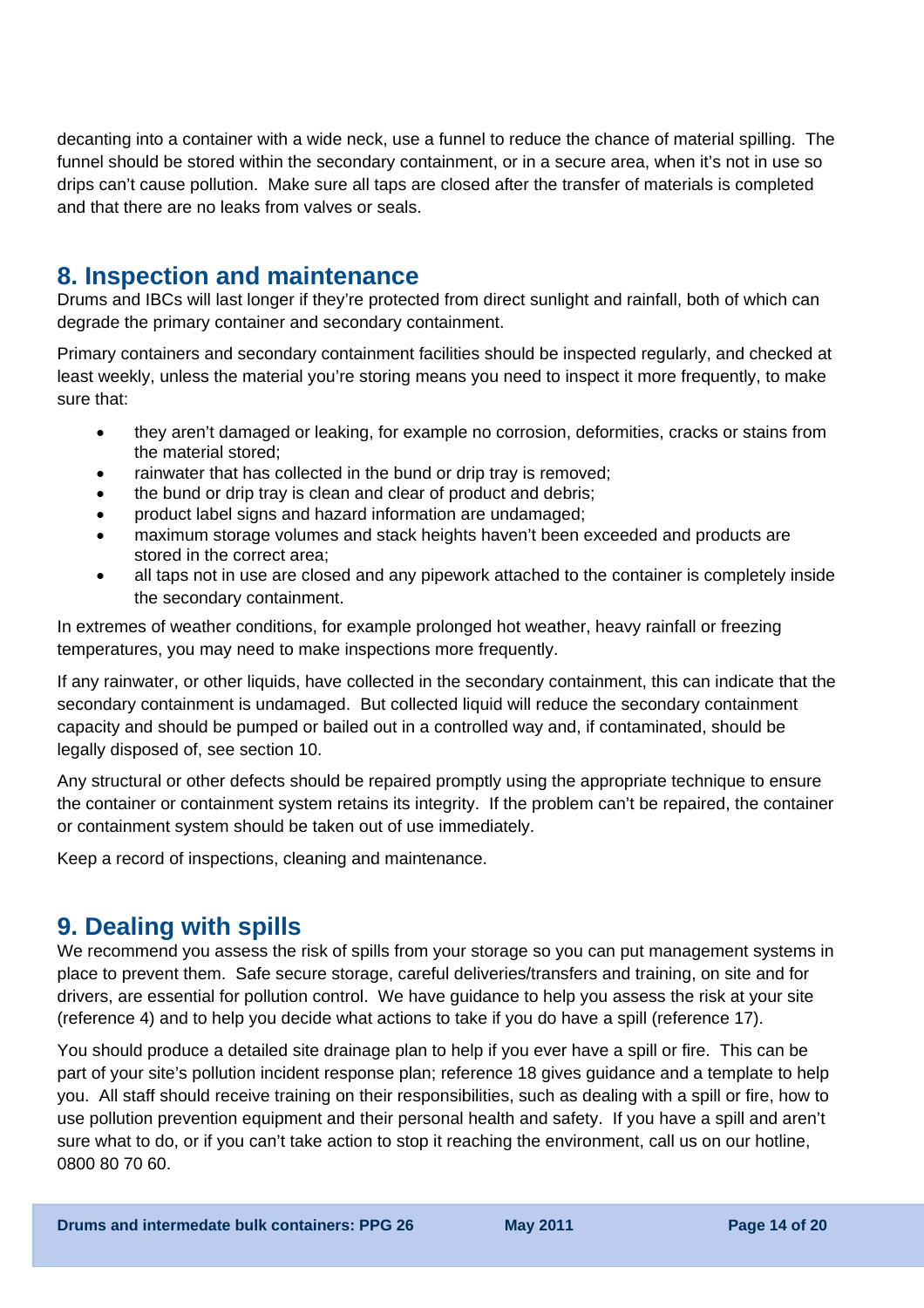You should have [spill kits](#page-0-0) that contain products suitable for dealing with what you store on site or transport. Your spill kit contents could include leak-sealing putty, over-drums, drain seals, oil or chemical sorbents and personal protective equipment (PPE). These should be located both within or near the storage area and away from it (in case during an event it's not possible to reach the equipment near the storage containers). All staff should be trained how to use this equipment. After a spill, replace any spill kits and equipment to make sure they're ready for the next time they're needed.

We recommend you:

- Have a 'quarantine area' where leaking containers can be placed safely.
- Have a leak-sealing kit available at delivery and handling areas, or other high-risk locations, to temporarily seal leaking containers until they can be put somewhere safe or taken out of use. You may be able to use temporary secondary containment, for example for small portable containers or portable tanks.
- Carry a [spill kit](#page-0-0) on all vehicles transporting drums and IBCs, with PPE, appropriate to the goods being transported. Depending on what you're transporting, this may be a legal requirement. In some circumstances, this may mean a vehicle should have a dual purpose spill kit for the material being carried, the fuel tank and any fuel additives.
- If you're storing large numbers of drums or IBCs ask your local FRS for advice about distance between storage sections, road widths and fire prevention.
- Never wash away spilt material or use detergents or dispersants unless you've planned for this, know your drainage system can contain the spill, have consulted us and included it in your pollution incident response plan.

Contain any spillage following the pollution control hierarchy in reference 17. In high-risk areas, consider the use of cut-off or isolation valves in the drainage system.

All contained spills and sorbents or pollution control equipment used to control the spill should be stored safely until they can be disposed of legally, see section 10.

### **10. Waste management**

Check the [government on-line business advice and support service](http://www.netregs.gov.uk/) to see your up to date legal requirements for your waste storage and management, see useful websites.

If you produce, import or arrange for waste to be disposed of, you have a legal responsibility to make sure it's stored, transported, kept, treated and/or disposed of without harming the environment. This is called your Duty of Care and it's a legal requirement.

If you produce hazardous waste, special waste in Scotland, for example waste oils, acids and solvents and parts or sorbents contaminated with these, legal requirements apply.

In England and Wales you must be registered as a hazardous waste producer if you produce 500kg or more of hazardous waste in 12 months.

It's illegal to dilute or mix different categories of wastes and you must store them separately, unless you hold a permit or licence that specifies you can mix them.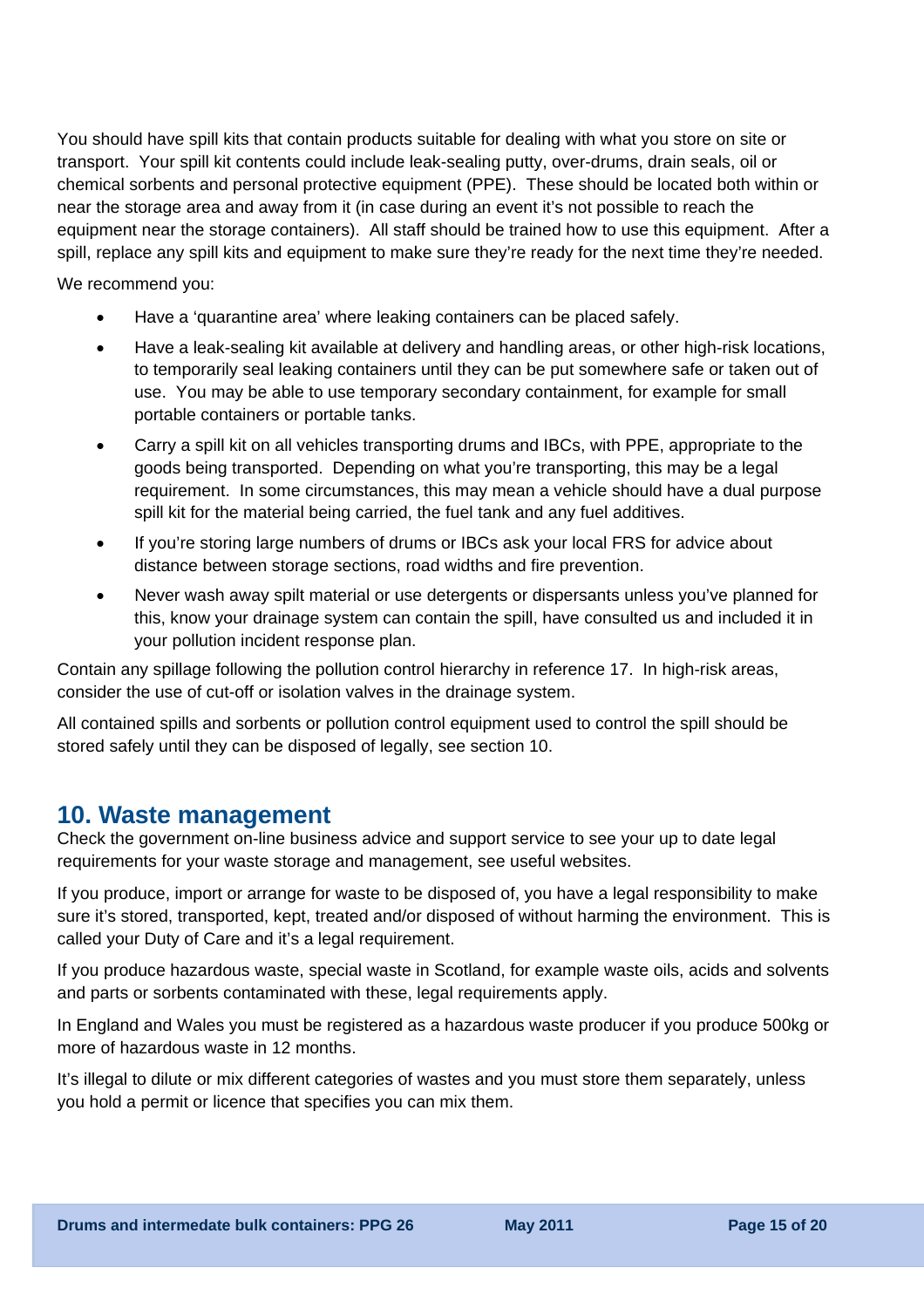You can't move hazardous or special waste without a consignment note, unless it's an emergency. If you have to move hazardous or special waste in an emergency, you must take steps to minimise the risk to the public or to the environment. You must complete the consignment note as soon as possible.

#### **10.1 Waste storage**

Waste containers must always be clearly labelled with their contents. All waste and waste containers should be stored in designated areas which are isolated from surface water drains or direct discharge to the environment.

The area where waste is collected and stored should be able to safely contain any spill or leak. Empty containers shouldn't be allowed to accumulate, but should be collected by your supplier (where possible), dealt with using suitable on-site facilities or removed as soon as possible by a registered waste carrier to a permitted or licensed facility. It's a good idea to remove wastes often enough so they don't cause odour, pest or vermin problems and to reduce the risk of fire. For further information on the storage and disposal of waste oils, see reference 19.

In Scotland, if you store waste temporarily on your site, you must meet the requirements of a Paragraph 41 exemption from Waste Management Licensing, see useful websites. The exemption doesn't have a limit on the volume of non hazardous waste you can store. But if you store special waste, there are specified maximum total volume limits for different cases and you mustn't store it for longer than 12 months. You don't have to register the exemption with SEPA, but you can register it online if you need confirmation for a site audit.

| Environmentally<br>sensitive area | Examples include: Site of Special Scientific Interest (SSSI), Area of Special<br>Scientific Interest (ASSI), Special Area of Conservation (SAC), Special<br>Protection Area (SPA), National Nature Reserve (NNR), Sites of<br>international conservation importance - Ramsar sites, areas of Outstanding<br>Natural Beauty (AONBs), National Scenic Areas (NASs).                                                                                                 |
|-----------------------------------|-------------------------------------------------------------------------------------------------------------------------------------------------------------------------------------------------------------------------------------------------------------------------------------------------------------------------------------------------------------------------------------------------------------------------------------------------------------------|
| Fixed fire fighting<br>system     | Fire fighting apparatus installed at a site, not fire extinguishers placed<br>around a site. Designed specifically for a site and the materials present to<br>make sure a fire is put out quickly and effectively. Fire fighting agent is<br>chosen for the product and equipment on the site.                                                                                                                                                                    |
| Groundwater                       | Water below the surface of the ground in the saturation zone and in direct<br>contact with the ground or subsoil. The saturation zone is where all the<br>cracks in the rock and all the spaces between the grains of rock and within<br>the soil are filled with water, these are known as aquifers.                                                                                                                                                             |
| Hazardous waste                   | Wastes, specified in the European Waste Catalogue, that may be harmful to<br>human health or the environment. This includes but isn't limited to:<br>paint (oil and solvent based);<br>oils and oily sludges, for instance engine oil;<br>other chemical wastes such as disinfectants, solvents,<br>insecticides and pesticides;<br>garage waste such as used oil/fuel filters, aerosols, antifreeze<br>and brake fluids, lead acid batteries, contaminated rags. |

### **11. Glossary**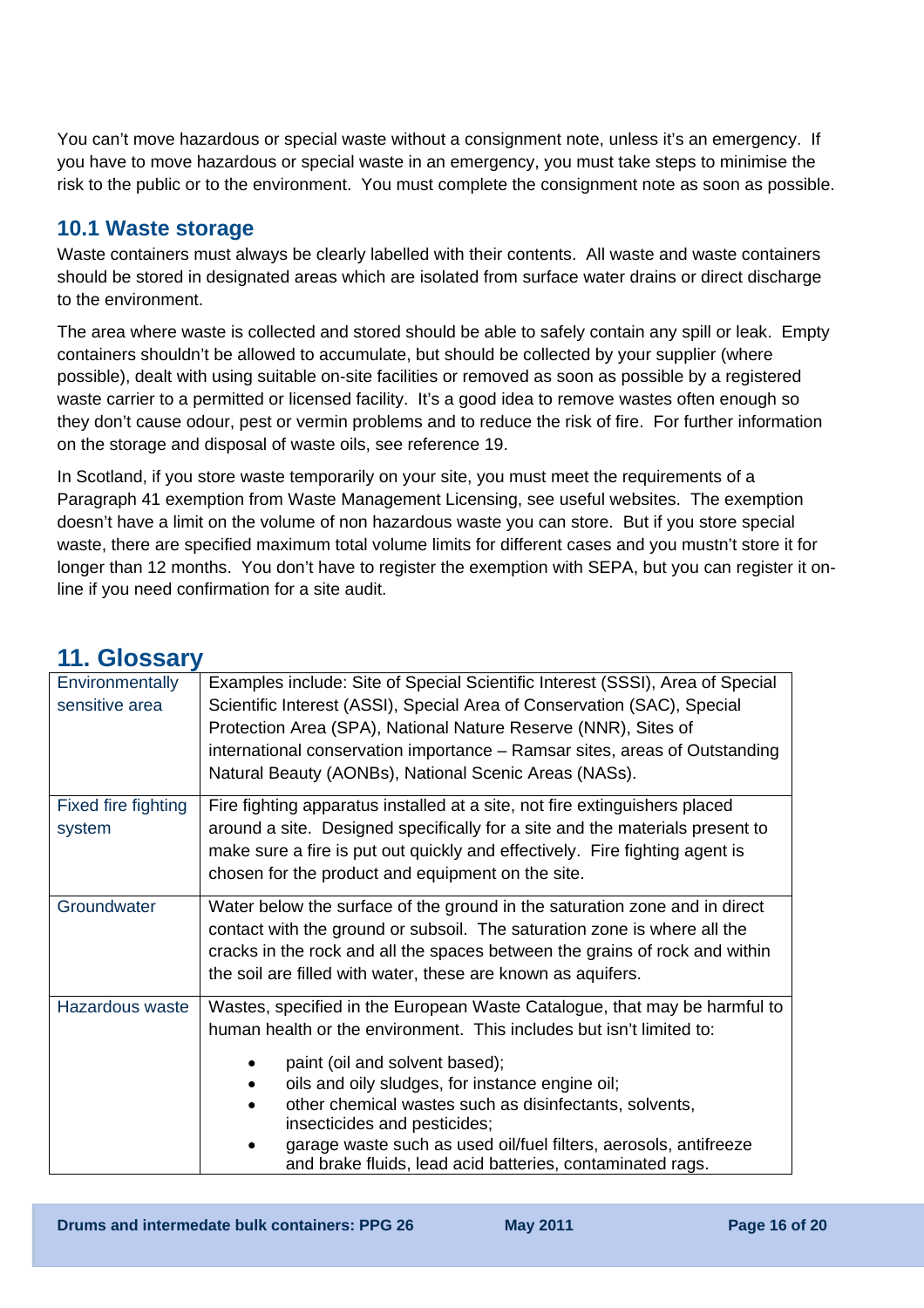<span id="page-16-0"></span>

| <b>Primary container</b> | The container the material is stored in, for example a tank, intermediate<br>bulk container or drum. It's the first line of defence and must be fit for<br>purpose.                                                                                                                                                                                                                                                                                                                                                                                          |
|--------------------------|--------------------------------------------------------------------------------------------------------------------------------------------------------------------------------------------------------------------------------------------------------------------------------------------------------------------------------------------------------------------------------------------------------------------------------------------------------------------------------------------------------------------------------------------------------------|
| Secondary<br>containment | This is a bund, or a drip tray. Secondary containment systems must be<br>maintained and be big enough to contain a spill from the associated<br>container/s.                                                                                                                                                                                                                                                                                                                                                                                                 |
| Special waste            | The term used in Scotland for what is known as Hazardous waste in<br>England, Northern Ireland and Wales. See Hazardous waste above.                                                                                                                                                                                                                                                                                                                                                                                                                         |
| Spill kit                | This is a collection of pollution control equipment held in one place and<br>specific to the materials you have on site. Proprietary oil and/or chemical<br>spill kits are available; check with your pollution control equipment supplier<br>that the contents are suitable for your needs before buying these. We<br>recommend storing a spill kit near to where it may be needed, for example<br>next to storage containers or delivery areas and in an alternative location in<br>case it isn't safe to reach some of the spill kits during an incident. |
| Surface water            | This includes rivers, streams, canals, burns, ditches (including ones that are<br>temporarily dry), lakes, lochs, loughs, reservoirs, ponds, estuaries and<br>coastal waters, up to three miles offshore.                                                                                                                                                                                                                                                                                                                                                    |

## **12. References**

All the Pollution Prevention Guidance notes (PPGs) are available at:

[www.environment-agency.gov.uk/ppg](http://www.environment-agency.gov.uk/ppg)

<http://www.doeni.gov.uk/niea/index/publications.htm?act=I&typ=s&ftx=ppg> [www.sepa.org.uk/about\\_us/publications/guidance/ppgs.aspx](http://www.sepa.org.uk/about_us/publications/guidance/ppgs.aspx) 

- 1. [Code of Practice on Guidance on Regulation 2009.](http://www.bis.gov.uk/files/file53268.pdf)
- 2. Above ground oil storage: PPG2.
- 3. Installation, decommissioning and removal of underground storage tanks: PPG 27.
- 4. Controlled burn: PPG 28.
- 5. [COMAH CA Delivery Guides](http://www.hse.gov.uk/comah/ca-guides.htm) under the Strategic Topic Delivery Guide heading. Especially: secondary and tertiary containment; emergency planning.
- 6. For England, [Guidance note for the Control of Pollution \(Oil Storage\) \(England\) Regulations](http://archive.defra.gov.uk/environment/quality/water/waterquality/oilstore/documents/oil_store.pdf)  [2001.](http://archive.defra.gov.uk/environment/quality/water/waterquality/oilstore/documents/oil_store.pdf) Department for Environment, Food and Rural Affairs (Defra), tel: 0870 1226 236 For Northern Ireland, [Guidance note for the Control of Pollution \(oil storage\) Regulations](http://www.doeni.gov.uk/guidance_document_for_the_control_of_pollution__oil_storage__regulations__northern_ireland__2010.pdf)  [\(Northern Ireland\) 2010.](http://www.doeni.gov.uk/guidance_document_for_the_control_of_pollution__oil_storage__regulations__northern_ireland__2010.pdf) Department of the Environment, tel: 028 9054 0540. For Scotland, [Guidance note for the Water Environment \(Oil Storage\) \(Scotland\) Regulations](http://www.scotland.gov.uk/Resource/Doc/1057/0029448.pdf)  [2006.](http://www.scotland.gov.uk/Resource/Doc/1057/0029448.pdf) Scottish Executive Government, tel: 08457 741 741 or 0131 556 8400,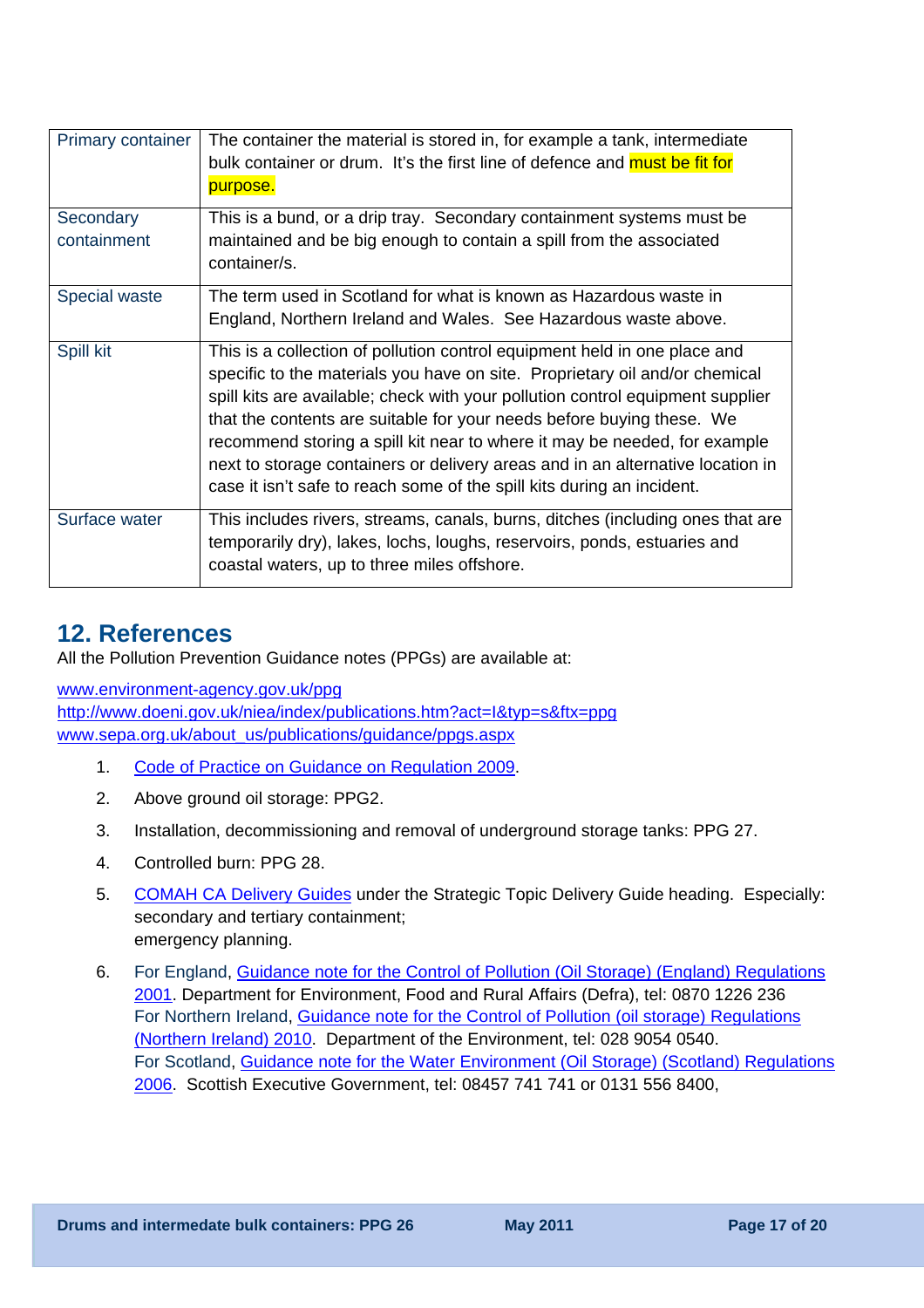- 7. For England, [Keep your oil safe: The Control of Pollution \(Oil Storage\) \(England\)](http://publications.environment-agency.gov.uk/pdf/PMHO0111BTKN-e-e.pdf)  [Regulations 2001](http://publications.environment-agency.gov.uk/pdf/PMHO0111BTKN-e-e.pdf) leaflet. Environment Agency. For Northern Ireland contact the NIEA for up to date information. For Scotland, Leaflet on Scottish Oil Storage Regulations - [Updated advice on storing oil in](http://www.sepa.org.uk/water/water_regulation/regimes/pollution_control/idoc.ashx?docid=75b17fd8-41d4-4a36-967c-79095736f1d5&version=-1)  [Scotland](http://www.sepa.org.uk/water/water_regulation/regimes/pollution_control/idoc.ashx?docid=75b17fd8-41d4-4a36-967c-79095736f1d5&version=-1). SEPA
- 8. For England, [The Environmental Damage \(Prevention and Remediation\) Regulations 2009](http://www.opsi.gov.uk/si/si2009/uksi_20090153_en_1): Statutory Instrument 2009 No. 153 For Northern Ireland, [The Environmental Liability \(Prevention and Remediation\) Regulations](http://www.opsi.gov.uk/sr/sr2009/nisr_20090252_en_1)  [\(Northern Ireland\) 2009:](http://www.opsi.gov.uk/sr/sr2009/nisr_20090252_en_1) Statutory Rules of Northern Ireland 2009 No. 252 For Scotland, [The Environmental Liability \(Scotland\) Regulations 2009:](http://www.legislation.gov.uk/ssi/2009/266/contents/made) Scottish Statutory Instrument 2009 No. 266, and amendment. For Wales, [The Environmental Damage \(Prevention and Remediation\) \(Wales\) Regulations](http://www.opsi.gov.uk/legislation/wales/wsi2009/wsi_20090995_en_1)  [2009:](http://www.opsi.gov.uk/legislation/wales/wsi2009/wsi_20090995_en_1) Statutory Instrument 2009 No. 995 (W.81)
- 9. For England and Wales, [Environmental Permitting \(England and Wales\) Regulations](http://www.opsi.gov.uk/si/si2010/pdf/uksi_20100675_en.pdf): Statutory Instrument 2010 No. 675 and amendments For Northern Ireland, contact the Northern Ireland Environment Agency for guidance on the legislation that covers your site or activities. For Scotland, see useful websites, and contact SEPA for guidance on Pollution Prevention and Control (PPC).
- 10. For England and Wales, [Defra Groundwater Protection Code](http://www.defra.gov.uk/environment/quality/water/waterquality/ground/documents/solvents.pdf)  solvent use and storage and [Groundwater Protection: Policy and Practice \(GP3\).](http://www.environment-agency.gov.uk/research/library/publications/40741.aspx) For Northern Ireland, [Policy and practice for the protection of groundwater in Northern](http://www.doeni.gov.uk/niea/pubs/publications/Policy_and_Practice_for_the_Protection_of_Groundwater_in_Northern_Ireland.pdf)  [Ireland](http://www.doeni.gov.uk/niea/pubs/publications/Policy_and_Practice_for_the_Protection_of_Groundwater_in_Northern_Ireland.pdf). For Scotland, **[SEPA Groundwater protection policy for Scotland](http://www.sepa.org.uk/water/water_regulation/regimes/groundwater/idoc.ashx?docid=0b7d7921-b09d-4aaf-9f08-396e336565de&version=-1)**, especially section F: The storage and handling of chemicals.
- 11. [HSG51 Storage of flammable liquids in containers.](http://www.hse.gov.uk/pubns/priced/hsg51.pdf) ISBN 978 0 7176 1471 4
- 12. [HSG140 Safe use and handling of flammable liquids](http://www.hse.gov.uk/pubns/priced/hsg140.pdf). ISBN 978 0 7176 0967 3
- 13. [Defra Code of practice for suppliers of pesticides to agriculture, horticulture and forestry,](http://www.pesticides.gov.uk/uploadedfiles/Web_Assets/PSD/yellow_code.pdf) The "Yellow Code". Product code PB 3529.
- 14. For England and Wales, HSE, Chemicals Regulatory Directorate [Pesticides Code of](http://www.pesticides.gov.uk/uploadedfiles/Web_Assets/PSD/Code_of_Practice_for_using_Plant_Protection_Products_-_Complete%20Code.pdf)  [practice for using plant protection products,](http://www.pesticides.gov.uk/uploadedfiles/Web_Assets/PSD/Code_of_Practice_for_using_Plant_Protection_Products_-_Complete%20Code.pdf) PB11090. For Scotland, [Pesticide Code of Practice for Using Plant Protection Products in Scotland.](http://www.scotland.gov.uk/Publications/2006/12/19110050/0)
- 15. [Guidance on storing pesticides for farmers and other professional users.](http://www.hse.gov.uk/pubns/ais16.pdf) HSE Guidance Note AIS16. (This document is available in Welsh as Guidance Note AIS16W).
- 16. Treatment Installations Code of Practice for Safe Design and Operation 5th edition, October 2009. Wood protection association [www.wood-protection.org](http://www.wood-protection.org/)
- 17. Incident response: dealing with spills: PPG 22
- 18. Pollution incident response planning: PPG 21
- 19. Storage and disposal of used oils: PPG 8

References 11 and 12 may be obtained from: HSE Books, PO Box 1999, Sudbury, Suffolk, CO10 2WA. Tel: 01787 881165.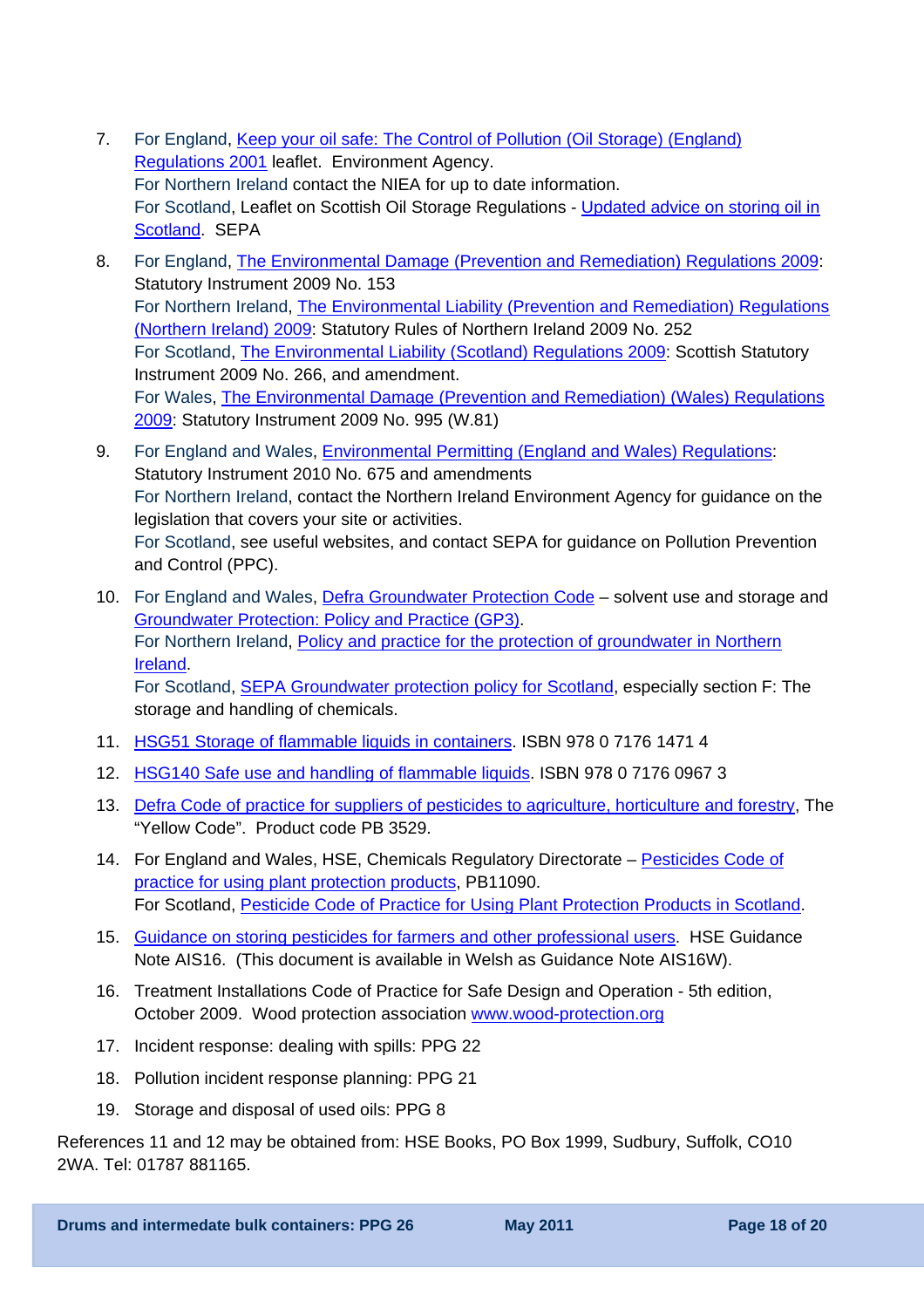#### **Other useful sources of information:**

Cost-effective management of lubricating and hydraulic oils GG227. Envirowise, Tel: 0800 585 794; [http://envirowise.wrap.org.uk/.](http://envirowise.wrap.org.uk/)

Managing firewater run-off and major spillages: PPG18

Pollution Prevention Pays booklet

#### **Useful websites:**

COSHH Essentials: <http://www.coshh-essentials.org.uk/>

The Department for Business Innovation and Skills: [www.bis.gov.uk](http://www.bis.gov.uk/)

The government on-line business advice and support service:

- For England Business Link [www.businesslink.gov.uk](http://www.businesslink.gov.uk/)
- For Northern Ireland NIBusinessInfo [www.nibusinessinfo.co.uk](http://www.nibusinessinfo.co.uk/)
- For Scotland Business Gateway [www.bgateway.com](http://www.bgateway.com/)
- For Wales FS4B [www.fs4b.wales.gov.uk](http://www.fs4b.wales.gov.uk/)
- NetRegs www.NetRegs.gov.uk

Health and Safety Executive:<http://www.hse.gov.uk/>

The Oil Care Campaign:

- [Publications,](http://www.publications.environment-agency.gov.uk/) for example leaflets and tank stickers, are available from, search for Oil Care
- For details of oil recycling facilities
- In Northern Ireland: [Oil Care Campaign](http://www.ni-environment.gov.uk/water/waterpollution/pol_prevent/water-pollution-initiatives.htm)
- In Scotland: Oil Care campaign

Oil Storage Regulations, questions answered

- For England, [Frequently asked questions](http://www.environment-agency.gov.uk/osr)
- For Scotland, [SEPA oil storage pages](http://www.sepa.org.uk/water/water_regulation/regimes/pollution_control/oil_storage.aspx)

Pesticides:

- BASIS (Registration) Limited, St Monica's House Business Centre, 37 39 Windmill Lane, Ashbourne, Derbyshire, DE6 1EY. Tel: 01335 343945: <http://www.basis-reg.com/>
- HSE Chemicals Regulation Directorate, for pesticides information: [www.pesticides.gov.uk](http://www.pesticides.gov.uk/)

Pollution Prevention and Control Permits in Scotland: [SEPA page on PPC permit](http://www.sepa.org.uk/air/process_industry_regulation/pollution_prevention__control/ppc_permit.aspx) 

Waste minimisation information available from:

- In England: Envirowise: <http://envirowise.wrap.org.uk/>Tel: 0822 585 794
- In Scotland: Zero Waste Scotland http://www.zerowastescotland.org.uk/ Tel: 0808 100 2040
- In Wales: Envirowise: http://www.envirowisewales.org.uk/

Waste management licensing in Scotland - information on exemptions from Waste Management [Licensing](http://www.sepa.org.uk/waste/waste_regulation/application_forms/exempt_activities.aspx), on the SEPA website

[Water regulation in Scotland](http://www.sepa.org.uk/water/water_regulation.aspx), CAR regulations included, on the SEPA website